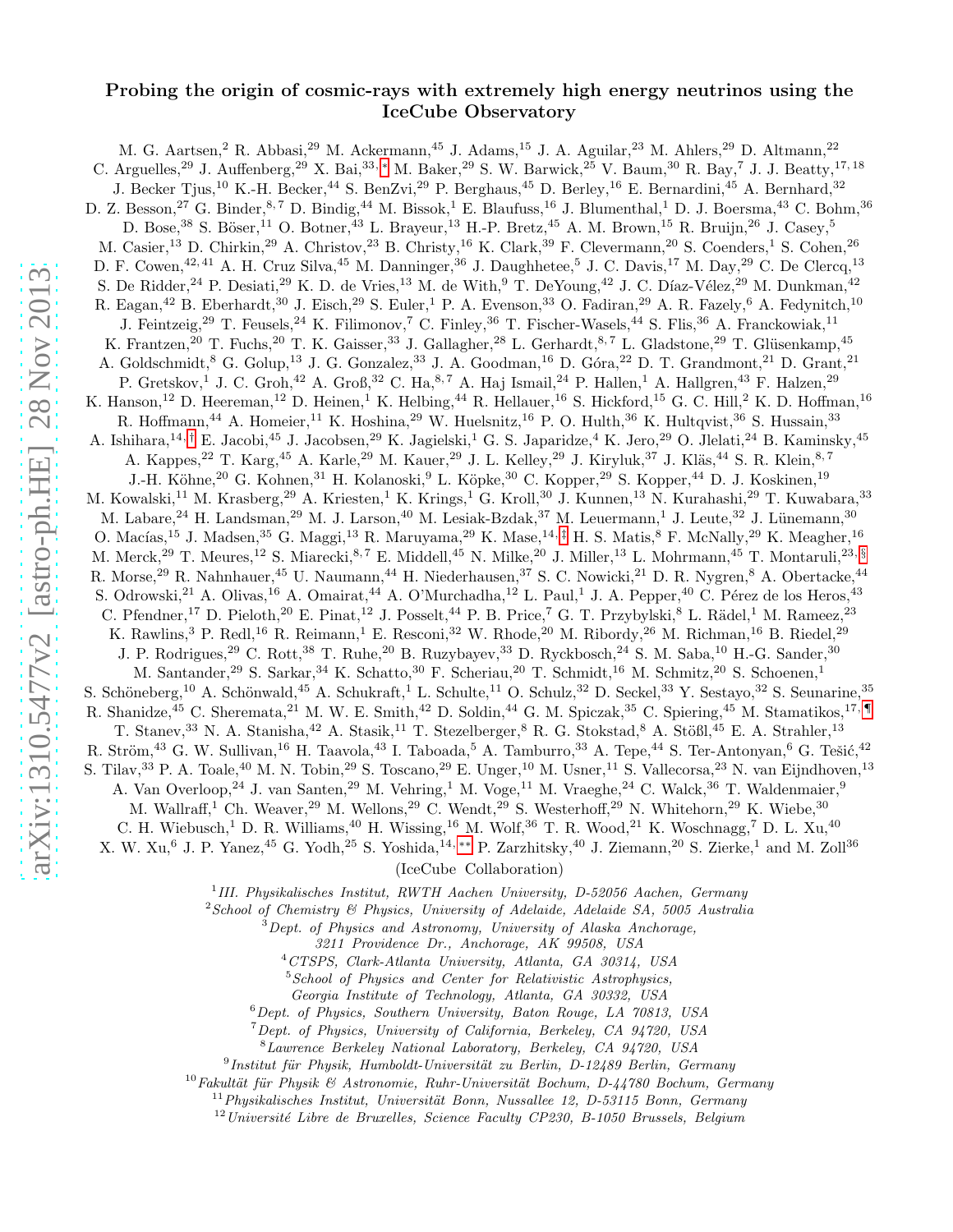<sup>13</sup> Vrije Universiteit Brussel, Dienst ELEM, B-1050 Brussels, Belgium

<sup>14</sup> Dept. of Physics, Chiba University, Chiba 263-8522, Japan

<sup>15</sup> Dept. of Physics and Astronomy, University of Canterbury, Private Bag 4800, Christchurch, New Zealand

<sup>16</sup>Dept. of Physics, University of Maryland, College Park, MD 20742, USA

<sup>17</sup> Dept. of Physics and Center for Cosmology and Astro-Particle Physics,

Ohio State University, Columbus, OH 43210, USA

<sup>18</sup>Dept. of Astronomy, Ohio State University, Columbus, OH 43210, USA

<sup>19</sup> Niels Bohr Institute, University of Copenhagen, DK-2100 Copenhagen, Denmark

 $20$  Dept. of Physics, TU Dortmund University, D-44221 Dortmund, Germany

 $^{21}$  Dept. of Physics, University of Alberta, Edmonton, Alberta, Canada T6G 2E1

 $^{22}$ Erlangen Centre for Astroparticle Physics, Friedrich-Alexander-Universität Erlangen-Nürnberg, D-91058 Erlangen, Germany

 $^{23}D\acute{e}partement$  de physique nucléaire et corpusculaire,

Université de Genève, CH-1211 Genève, Switzerland

 $^{24}$ Dept. of Physics and Astronomy, University of Gent, B-9000 Gent, Belgium

 $^{25}$  Dept. of Physics and Astronomy, University of California, Irvine, CA 92697, USA

 $^{26}$ Laboratory for High Energy Physics, École Polytechnique Fédérale, CH-1015 Lausanne, Switzerland

 $^{27}$ Dept. of Physics and Astronomy, University of Kansas, Lawrence, KS 66045, USA

 $^{28}$ Dept. of Astronomy, University of Wisconsin, Madison, WI 53706, USA

 $^{29}$ Dept. of Physics and Wisconsin IceCube Particle Astrophysics Center,

University of Wisconsin, Madison, WI 53706, USA

<sup>30</sup> Institute of Physics, University of Mainz, Staudinger Weg 7, D-55099 Mainz, Germany

 $31$ Université de Mons, 7000 Mons, Belgium

 $32 T.U.$  Munich, D-85748 Garching, Germany

 $33$ Bartol Research Institute and Department of Physics and Astronomy,

University of Delaware, Newark, DE 19716, USA

 $34$  Dept. of Physics, University of Oxford, 1 Keble Road, Oxford OX1 3NP, UK

 $35$  Dept. of Physics, University of Wisconsin, River Falls, WI 54022, USA

<sup>36</sup> Oskar Klein Centre and Dept. of Physics, Stockholm University, SE-10691 Stockholm, Sweden

<sup>37</sup> Department of Physics and Astronomy, Stony Brook University, Stony Brook, NY 11794-3800, USA

 $38$ Department of Physics, Sungkyunkwan University, Suwon 440-746, Korea

<sup>39</sup>Department of Physics, University of Toronto, Toronto, Ontario, Canada, M5S 1A7

<sup>40</sup>Dept. of Physics and Astronomy, University of Alabama, Tuscaloosa, AL 35487, USA

<sup>41</sup>Dept. of Astronomy and Astrophysics, Pennsylvania State University, University Park, PA 16802, USA

 $^{42}$  Dept. of Physics, Pennsylvania State University, University Park, PA 16802, USA

<sup>43</sup> Dept. of Physics and Astronomy, Uppsala University, Box 516, S-75120 Uppsala, Sweden

 $^{44}$ Dept. of Physics, University of Wuppertal, D-42119 Wuppertal, Germany

<sup>45</sup>DESY, D-15735 Zeuthen, Germany

(Dated: December 2, 2013)

We have searched for extremely high energy neutrinos using data taken with the IceCube detector between May 2010 and May 2012. Two neutrino induced particle shower events with energies around 1 PeV were observed, as reported previously. In this work, we investigate whether these events could originate from cosmogenic neutrinos produced in the interactions of ultra-high energy cosmic-rays with ambient photons while propagating through intergalactic space. Exploiting IceCube's large exposure for extremely high energy neutrinos and the lack of observed events above 100 PeV, we can rule out the corresponding models at more than 90% confidence level. The model independent quasi-differential 90% CL upper limit, which amounts to  $E^2 \phi_{\nu_e+\nu_\mu+\nu_\tau} = 1.2 \times 10^{-7} \text{ GeV cm}^{-2} \text{ s}^{-1}$ sr<sup>-1</sup> at 1 EeV, provides the most stringent constraint in the energy range from 10 PeV to 10 EeV. Our observation disfavors strong cosmological evolution of the highest energy cosmic ray sources such as the Fanaroff-Riley type II class of radio galaxies.

PACS numbers: 98.70.Sa, 95.85.Ry, 95.55.Vj

<span id="page-1-0"></span><sup>∗</sup> Physics Department, South Dakota School of Mines and Technology, Rapid City, SD 57701, USA

<span id="page-1-1"></span>† Corresponding author.

aya@hepburn.s.chiba-u.ac.jp

<span id="page-1-2"></span>‡ Corresponding author.

mase@hepburn.s.chiba-u.ac.jp

<span id="page-1-3"></span>§ also Sezione INFN, Dipartimento di Fisica, I-70126, Bari, Italy

- <span id="page-1-4"></span>¶ NASA Goddard Space Flight Center, Greenbelt, MD 20771, USA
- <span id="page-1-5"></span>∗∗ Corresponding author. syoshida@hepburn.s.chiba-u.ac.jp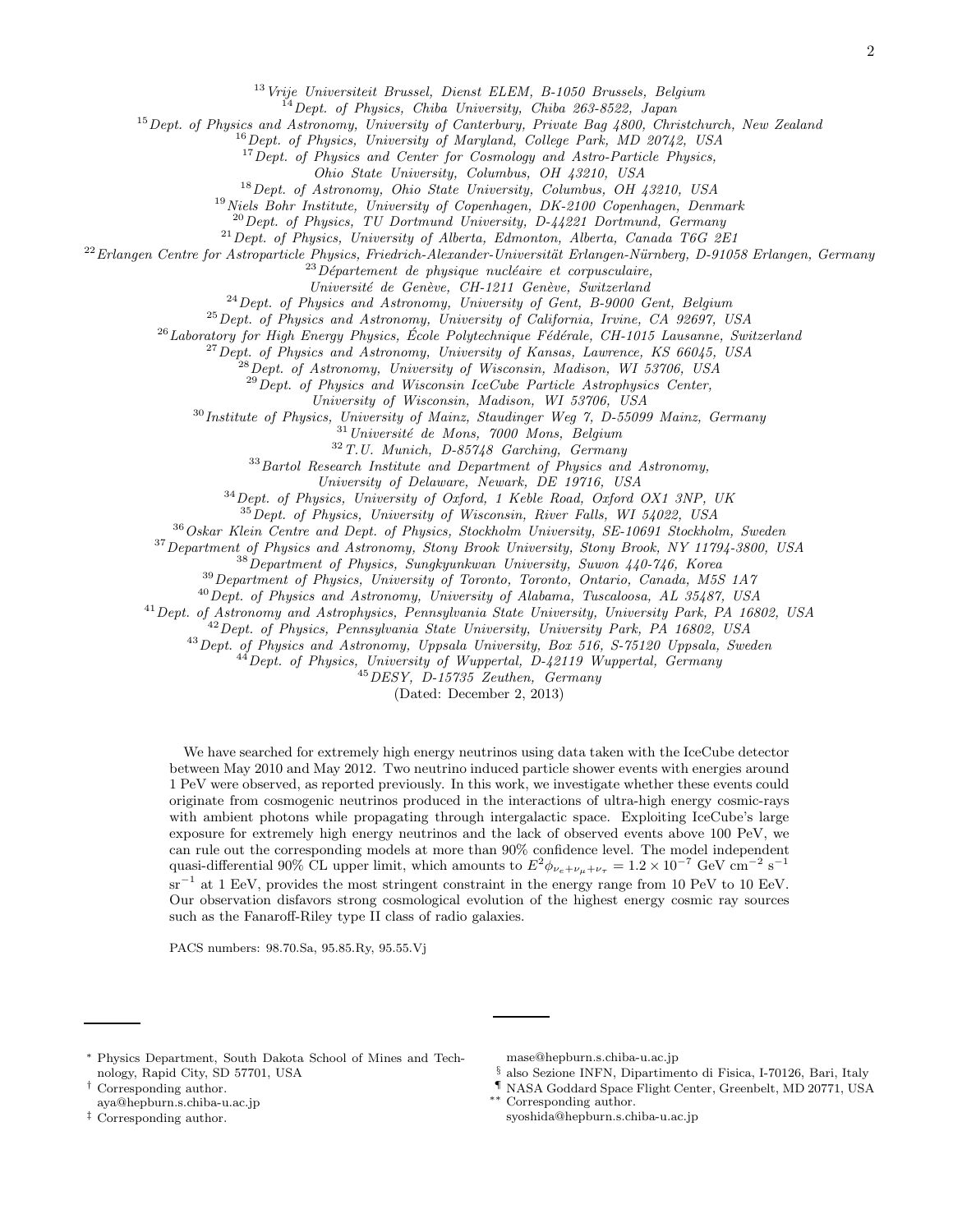# I. INTRODUCTION

Cosmic neutrinos are expected to be produced in the interactions of high energy hadronic particles from cosmic accelerators with surrounding photons and matter. At PeV energies or greater, neutrinos are a unique tool for the direct survey of the ultra-high energy universe, because photons at these energies are highly attenuated by the cosmic microwave background (CMB). In addition to neutrinos directly produced in cosmic-ray sources, secondary neutrinos produced in the propagation of ultrahigh energy cosmic-rays (UHECRs) with energies reaching about 100 EeV are expected. These "cosmogenic" neutrinos are produced by the Greisen-Zatsepin-Kuzmin (GZK) mechanism via interactions of UHECRs with the CMB and extragalactic background light (infra-red, optical, and ultra violet) [\[1](#page-13-0)[–3\]](#page-13-1). A measurement of cosmogenic (or GZK) neutrinos probes the origin of the UHE-CRs because the spectral shapes and flux levels are sensitive to the redshift dependence of UHECR source distributions and cosmic-ray primary compositions [\[4](#page-13-2), [5\]](#page-13-3). Neutrinos are ideal particles to investigate the origin of UHECRs since neutrinos propagate to the Earth essentially without deflection and absorption. The main energy range of the cosmogenic neutrinos is predicted to be around 100 PeV–10 EeV  $[6, 7]$  $[6, 7]$ . In this extremely high energy (EHE) region, cosmogenic production is considered the main source of cosmic neutrinos.

A measurement of these EHE neutrinos requires a detection volume on the order of at least 1 km<sup>3</sup> as their fluxes are expected to be very low, yielding approximately one event per year in such a volume [\[8](#page-13-6), [9\]](#page-13-7). The IceCube Neutrino Observatory [\[10\]](#page-13-8) at the geographical South Pole is the first cubic-kilometer scale neutrino detector. Its large instrumented volume as well as its omni-directional neutrino detection capability have increased the sensitivity for EHE cosmogenic neutrinos significantly. Previous EHE neutrino searches performed with IceCube [\[9,](#page-13-7) [11\]](#page-13-9), showed that IceCube has become the most sensitive neutrino detector in the energy range of 1 PeV–10 EeV compared to experiments using other techniques [\[12](#page-13-10)[–16\]](#page-13-11). The sensitivity of the complete Ice-Cube detector reaches to the modestly high flux cosmogenic models which assume a pure proton composition of cosmic rays. The flux for a heavier composition such as iron is at least 2–3 times lower, although the decrease depends on the source evolution [\[17\]](#page-13-12) and strongly on the maximal injection energy of the sources [\[18\]](#page-14-0). In order to test the heavier composition model predictions, longer exposure or other detection techniques such as the radio detection are needed.

The EHE neutrino search presented here uses data obtained from May 2010 to May 2012. The analysis is sensitive to all three neutrino flavors. The basic search strategies are similar to previous searches [\[9,](#page-13-7) [11](#page-13-9)]. The main improvement comes from the enlargement of the detector and the statistical enhancement of the data as well as improved modeling of optical properties of the deep glacial ice [\[19\]](#page-14-1) in the Monte Carlo simulations. The improvements allow a refined geometrical reconstruction of background events and thus a better background rejection. Two neutrino-induced PeV-energy particle shower events were discovered by this EHE neutrino analysis as reported in Ref. [\[20\]](#page-14-2). In this paper, we describe the details of the analysis. Then, we investigated whether the two observed events are consistent with cosmogenic neutrinos. Afterwards, cosmogenic neutrino models were tested for compatibility with our observation in order to constrain the UHECR origin.

The paper is structred as follows: in sections [II](#page-2-0) and [III,](#page-3-0) the IceCube detector and the data samples are described. The improved analysis methods and the associated systematic uncertainties are discussed in sections [IV](#page-3-1) and [V.](#page-6-0) In section [VI,](#page-9-0) results from the analysis are presented. Implications of the observational results on the UHECR origin are discussed in section [VII](#page-10-0) by testing several cosmogenic neutrino models. The model independent upper limit of the EHE neutrino flux is shown in section [VIII.](#page-12-0) Finally, the results are summarized in section [IX.](#page-13-13)

# <span id="page-2-0"></span>II. THE ICECUBE DETECTOR

The IceCube detector observes the Cherenkov light from the relativistic charged particles produced by highenergy neutrino interactions, using an array of Digital Optical Modules (DOMs). Each DOM comprises a 10" R7081-02 photomultiplier tube (PMT) [\[21\]](#page-14-3) in a transparent pressure sphere along with a high voltage system, a digital readout board [\[22](#page-14-4)], and an LED flasher board for optical calibration in ice. These DOMs are deployed along electrical cable bundles that carry power and information between the DOMs and the surface electronics. The cable assemblies, called strings, were lowered into holes drilled to a depth of 2450 m with an horizontal spacing of approximately 125 m (Fig. [1\)](#page-3-2). The DOMs sit where the glacial ice is transparent at depths from 1450 m to 2450 m at intervals of 17 m. PMT waveforms are recorded when the signal in a DOM crosses a threshold and the nearest or next-to-nearest DOM observes a photon within  $1 \mu s$  (hard local coincidence, HLC). An event is triggered if eight DOMs recorded an HLC within  $5 \mu s$ . The lower, inner part of the detector, called Deep-Core [\[23\]](#page-14-5), is filled with DOMs with a smaller vertical and horizontal spacing of 7 m and 72 m, respectively. The DeepCore array is mainly responsible for the enhancement of the performance below 100 GeV, the threshold energy of IceCube. Additional DOMs frozen into tanks located at the surface near the top of each hole constitute an air shower array called IceTop [\[24](#page-14-6)]. IceTop allows studying cosmic ray physics and provides the capability to study the atmospheric muon background. The whole detector system comprises 5160 DOMs on 86 strings out of which 8 strings correspond to DeepCore, and an additional 324 DOMs in the surface array. The configurations of the IceCube detectors are displayed in Fig. [1.](#page-3-2)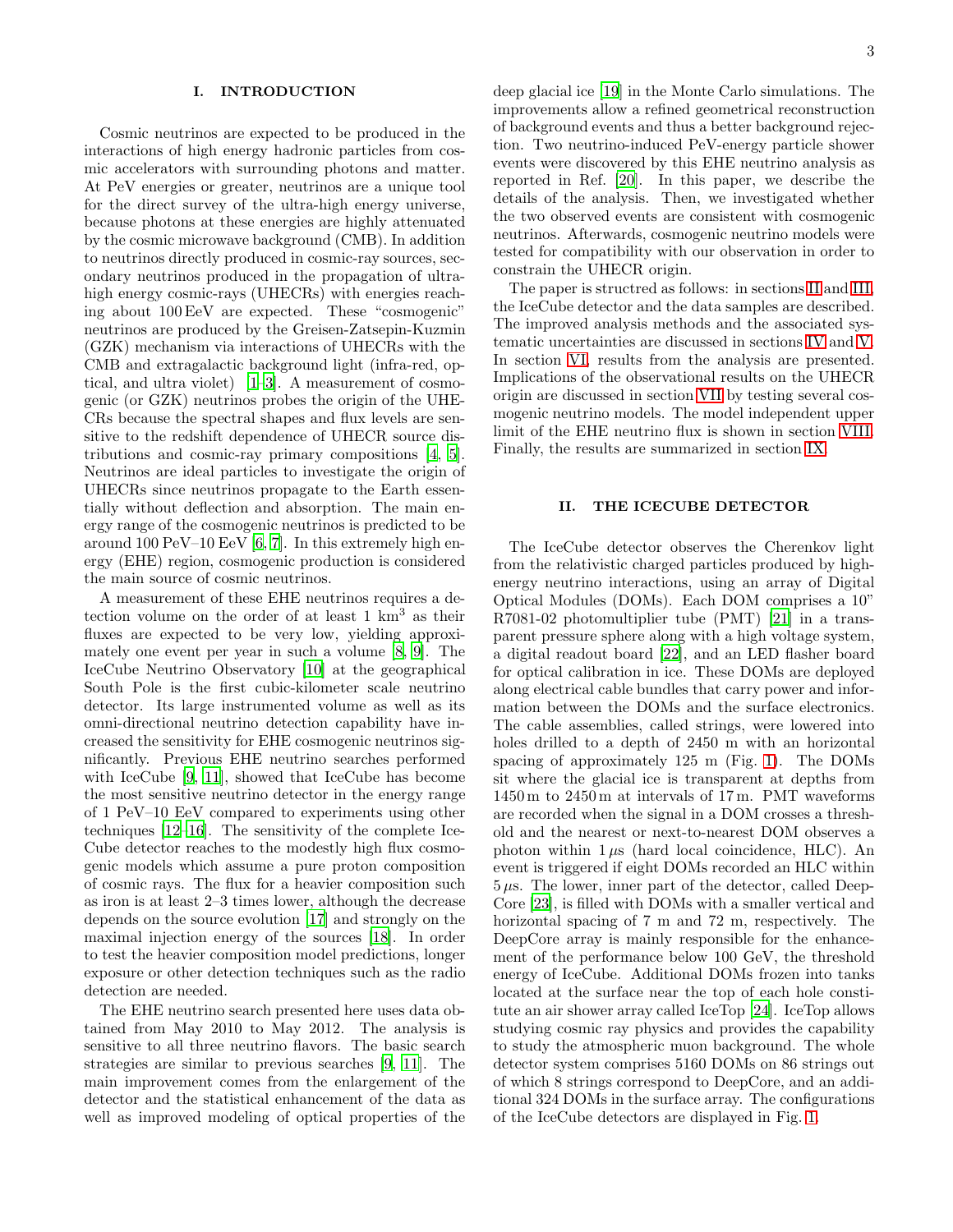

FIG. 1. (color online). A schematic view of the IceCube detector.

## <span id="page-3-2"></span><span id="page-3-0"></span>III. DATA AND SIMULATION

The IceCube detector construction was completed in December, 2010. During the construction phase, from May 31, 2010 to May 12, 2011, 79 strings (IC79), approximately 90% of the full detector, were operational. The IC79 run was immediately followed by the first year of data taking with the full detector (IC86) which lasted from May 13, 2011 to May 15, 2012. The data from these periods were used in this analysis. The corresponding livetime for the IC79 and IC86 runs are 319.2 days and 350.9 days respectively, excluding periods of detector calibration and unstable operation. Approximately 10% of the sample (33.4 days of IC79 and 20.8 days of IC86 running) was used as a statistically independent test sample for verification. The final analysis was performed in a blind way where the test sample was not used for the signal search.

There are two classes of background events; atmospheric muon bundle events and events induced by atmospheric neutrinos. Muon bundles consist of a large number of high energy muons produced by cosmic-ray interactions in the atmosphere. Regardless of their high muon multiplicities, they are observed as a single track since their lateral separations of about 10 m is shorter than the minimum DOM separation of 17 m except for Deep-Core. Since the detector is large and the data recording time window is also long  $(10 \,\mu s)$ , there is a non-negligible chance that two or more muon bundles arrive at same time. These events, called "coincident events", complicate geometrical reconstruction. Special treatment is required to reduce this background. Atmospheric muon bundles were simulated with the CORSIKA air-shower simulation [\[25\]](#page-14-7) with the SIBYLL 2.1 hadronic interaction model [\[26](#page-14-8)]. Muons from the showers were propagated from the Earth's surface to IceCube depths with the MMC package [\[27\]](#page-14-9). These are the same programs as in previous studies [\[9\]](#page-13-7) except that we have improved our description of the optical properties of the glacier ice [\[19](#page-14-1)] used in the simulation of the photon propagation from the particles to the DOMs.

For the atmospheric neutrinos, the All Neutrino Interaction Simulation (ANIS) package [\[28\]](#page-14-10) is used to simulate each neutrino flavor separately between 50 GeV and 1 EeV. The neutrino events were simulated following an  $E_{\nu}^{-1}$  spectrum on the surface of the Earth with appropriate flux weights to represent the spectrum resulting from decays of cosmic-ray induced pions and kaons in the atmosphere ("conventional" atmospheric neutrinos). We use the cosmic ray spectrum modeled in Ref. [\[29](#page-14-11)] to take into account the spectral bend at the cosmic ray knee. The neutrino multiplicity employed in this calculation is derived from a modified Elbert formula [\[30,](#page-14-12) [31\]](#page-14-13). At PeV energies and above, "prompt" atmospheric neutrinos from decays of charmed mesons are expected to dominate over the conventional atmospheric neutrinos. We consider the default value of the prompt neutrino flux from Enberg *et al.* [\[32\]](#page-14-14) modified to incorporate the cosmic-ray spectrum model in Ref. [\[29\]](#page-14-11).

In order to efficiently simulate high energy events with energies exceeding 100 TeV at IceCube depths, the JULIeT package is used in which the propagation of neutrinos is efficiently obtained by solving numerical transport equations as described in Ref. [\[8](#page-13-6)].

Fig. [2](#page-4-0) shows examples of simulated signal and background events observed in the IceCube detector. The sizes and colors of the spheres indicate the number and the timing of photo-electrons observed in each DOM. A signal muon event produces a number of stochastic energy losses along the path. Tau events with energies greater than 10 PeV resemble muon tracks, except that they exhibit less energy loss due to their heavier masses. They may also generate characteristic "double bang events" at energies between 1 and 10 PeV due to neutrino interactions and successive tau decays inside the detector volume. Particle showers are induced by neutral current interactions of neutrinos of any flavor or by charged current interactions of electron neutrinos. These events, called cascade events, generate spherical hit patterns in the detector. A background muon bundle event in the current study typically contains about 100 to 1000 muons with lateral separations of about 10 m which results in a smoother energy loss profile compared to one from a single muon or tau event.

## <span id="page-3-1"></span>IV. EVENT SELECTIONS

The energy spectrum of atmospheric muons and neutrinos falls steeply with energy. The cosmogenic neutrino fluxes with their harder spectra are expected to dominate over this background at high energies. Because the amount of deposited energy, i.e. the observable energy, is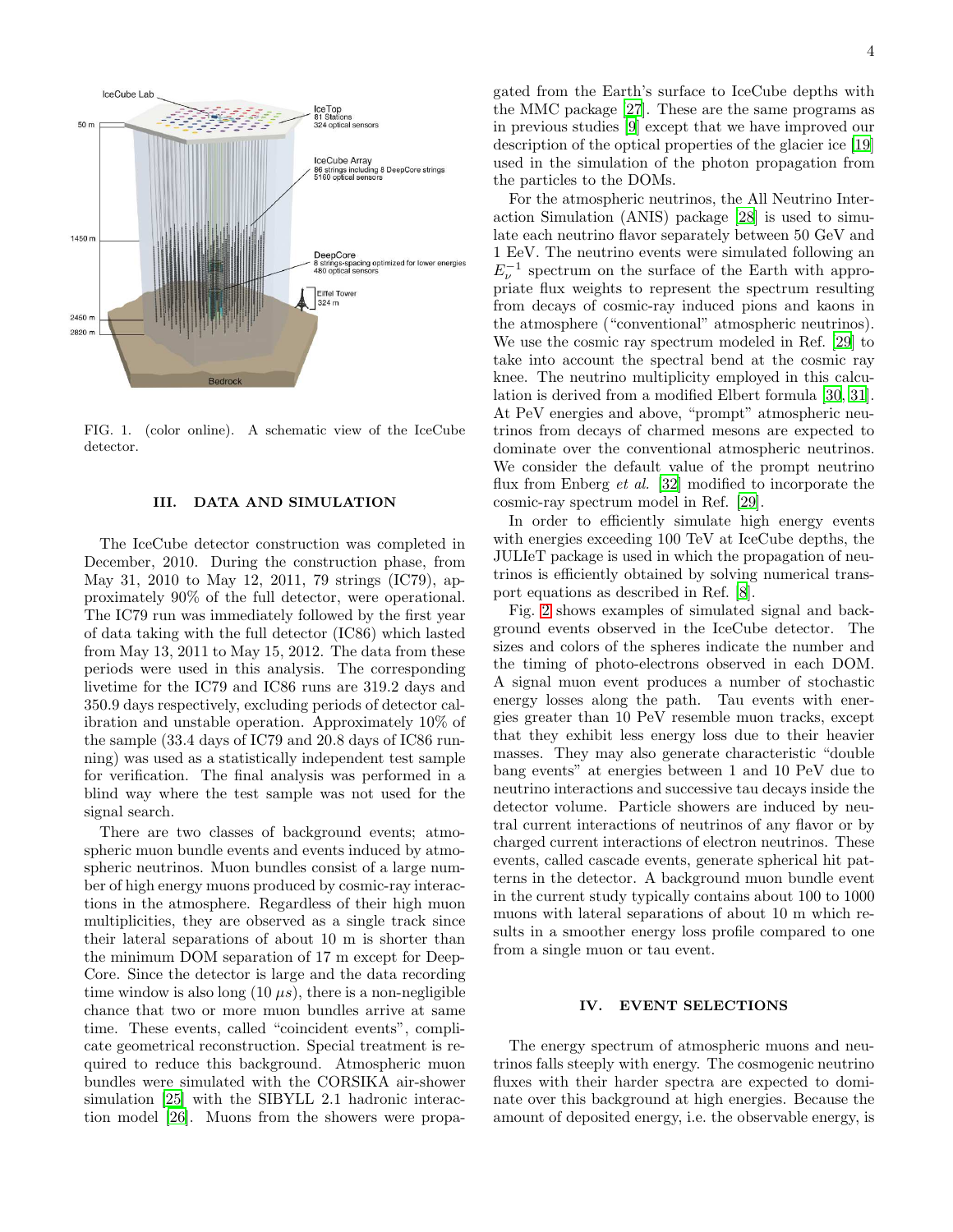

<span id="page-4-0"></span>FIG. 2. (color online). Event displays of simulated events. Each sphere represents a DOM. Colors indicate the arrival time of the photon (red indicates the earliest and blue the latest). The size of the sphere and the length of the horizontal lines at the right border indicate the measured amount of photo-electrons in each DOM. Upper left: An upgoing muon entering into the detector array with energy of 20 PeV induced by a neutrino of 500 PeV. Upper right: A 300 PeV  $\nu_e$ induced cascade event. Lower panel: A typical background atmospheric muon bundle event in the current analysis induced by primary cosmic-ray energy of 1 EeV.

correlated with the energy of the incoming particles, the signal events stand out against the background events at high energy. Therefore, this analysis is targeted towards the selection of these high energy events.

The initial event filter selects events containing more than 1,000 photo-electrons (p.e.). This filtering eliminates a large number of low-energy atmospheric muon induced events, typically with less than a few TeV energy. The filtering process is performed at the South Pole and the resulting EHE sample is sent to the North via satellite. The samples contained a total of  $4.0 \times 10^7$ and  $6.0\times10^7$  events for IC79 and IC86, respectively.

The EHE sample transferred to the North is subjected to off-line hit cleaning in order to remove coincident atmospheric muons and PMT noise. A hit represents a reconstructed pulse of photons from a waveform recorded by a DOM, and is characterized by its time and charge. The initial hit cleaning is a time window cut on the hits outside the time interval between  $-4.4 \,\mu s$  and  $+6.4 \,\mu s$ relative to the time of the first hit on the DOM with the highest charge. Then a secondary hit cleaning based on distances and hit time intervals between DOMs is applied. Hits from the DeepCore strings are discarded at this stage and not used for higher selection levels to keep the DOM separation uniform across the detector volume. After these hit cleanings, the analysis level sample was selected by requesting at least 300 hits and 3200 p.e. in the whole detector except DeepCore. This sample con-



<span id="page-4-1"></span>FIG. 3. (color online). Distributions of NPE versus the energies of neutrino-induced muons (left) and neutrinos which induce cascades (right) obtained at the analysis level with the IC86 signal Monte Carlo simulations. For illustrative purposes, an  $E^{-1}$  energy spectrum of the particles is assumed in these plots. The muon and neutrino energies are given when the particle enters a radius of 880 m around the IceCube center. Cascade events include all flavor neutral current and  $\nu_e$ charged current interactions.

tains a total of  $4.5 \times 10^5$  and  $5.9 \times 10^5$  observed events for IC79 and IC86, respectively. The distribution of total number of p.e. (NPE) versus the true energy of the incoming particle for IC86 simulations of neutrino-induced muons and cascades is shown in Fig. [3.](#page-4-1) The energies are sampled when the incoming particle is at 880 m from the IceCube center. A clear correlation between NPE and the energy of the muons is observed. By selecting events with NPE above an appropriate threshold, low energy events, dominated by atmospheric backgrounds, are filtered out. The correlation also holds for cascade events although uncontained events with vertex positions outside the instrumentation volume weaken the correlation thereby reducing the selection efficiency for this type of event.

The left panels in Fig. [4](#page-5-0) show the NPE distributions at analysis level for data and simulations for IC79 and IC86, respectively. The signal cosmogenic neutrino distributions dominate over the atmospheric  $\mu$  and  $\nu$  background distributions in the high NPE region. Three cosmogenic neutrino models are shown in the figure: Yoshida *et al.* [\[6](#page-13-4)] for an UHECR source distribution in the form of  $(1+z)^m$ with the evolution parameter  $m = 4$  and the maximum redshift of the UHECR source distribution  $z_{\text{max}} = 4$ , Ahlers *et al.* [\[33](#page-14-15)] (the best fit model with  $m = 4.6$  and  $z_{\text{max}} = 2.0$ ) and Kotera *et al.* [\[17\]](#page-13-12) (Fanaroff-Riley type II). Atmospheric muon bundles are the dominant contribution at this level. Due to the yet unknown chemical composition of UHECRs, the background rates are estimated by the extreme assumptions of pure proton and iron. The pure iron is employed in this analysis as our baseline model for the atmospheric muons since it yields more muons compared to the pure proton case and hence gives us a conservative background estimate. For the pure iron case the predicted rate is about a factor of two higher than the rate observed in IceCube. The data is bracketed by the two compositions as shown in Fig. [4](#page-5-0)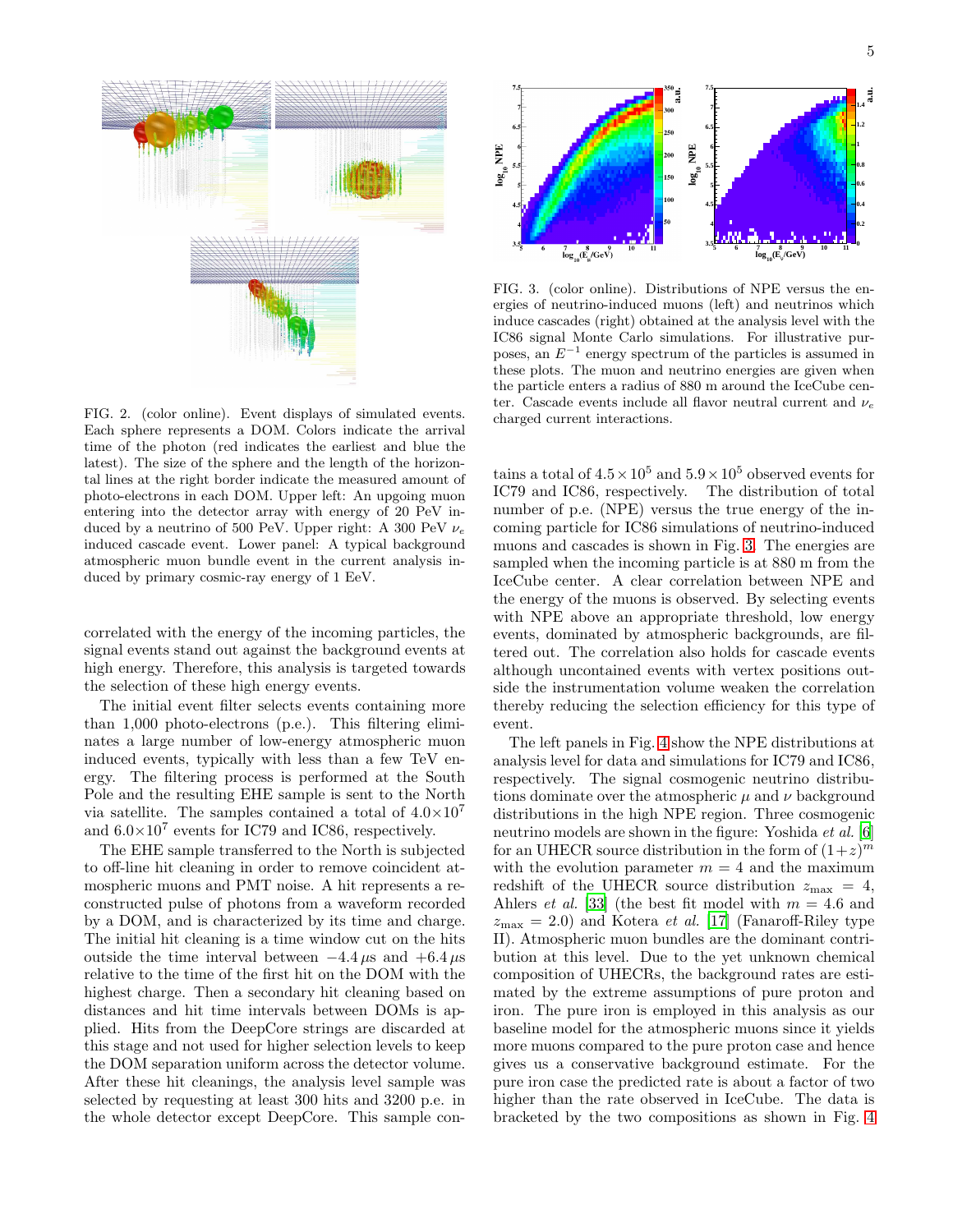

<span id="page-5-0"></span>FIG. 4. (color online). Distributions of NPE (left panels) and reconstructed zenith angle (right panels) are shown for the experimental test samples of IC79 (upper panels) and IC86 (lower panels). The data are compared with expected background contributions from atmospheric muons and neutrinos, and signals from various cosmogenic (GZK) neutrino models [\[6](#page-13-4), [17](#page-13-12), [33\]](#page-14-15). The event numbers presented here are for the livetimes of the test samples of the experimental data, 33.4 days for IC79 and 20.8 days for IC86. The signal distributions are the sum of all three neutrino flavors. The background sum includes all atmospheric muons and neutrinos. The single atmospheric muons (pure iron) dominate the background so that the line is nearly identical to the line for the background sum. See text for more detail.

by the shaded area, demonstrating a reasonable agreement between the experimental data and the atmospheric muon background simulations.

The directional information is also used to further discriminate signal from background. Since the background of atmospheric muons is overwhelmingly large compared to our signals above the horizon, a robust directional reconstruction is crucial for the discrimination. For this purpose, a track hypothesis is assumed to reconstruct atmospheric muons. We utilized different zenith angle reconstruction algorithms for IC79 and IC86. A so-called single photo-electron (SPE) Log-Likelihood (LLH) fitting based on a track hypothesis using the probability distribution of the arrival time of the first photon in each DOM [\[34\]](#page-14-16) is performed for the IC79 sample. Then a cut on the reduced log-likelihood (rLLH) parameter is applied to ensure good fit quality. The parameter rLLH is the log likelihood value of the reconstructed track divided by the number of degrees of freedom of the fit. This rLLH cut removes coincident atmospheric muons. For the IC86 sample, photon hits that have a significantly different timing compared to the one from the main bulk of photon signals are masked using the robust

regression technique [\[35](#page-14-17)]. Then the particle directions are reconstructed by applying the LineFit algorithm [\[11](#page-13-9)] to the remaining unmasked hits. The LineFit algorithm is based on a track hypothesis and uses a simple minimization of  $\chi^2 = \Sigma_i \text{NPE}_i(\vec{r}_i - \vec{r}_{\text{COG}} - t_i \vec{v})^2$ , where  $t_i$ and  $NPE_i$  represent the time of the first photo-electron and the number of photo-electrons recorded by the ith DOM at the position  $\vec{r_i}$ , respectively. The quantity  $\vec{r}_{\text{COG}} \equiv \left(\frac{\Sigma_i \text{NPE}_i x_i}{\Sigma_i \text{NPE}_i}, \frac{\Sigma_i \text{NPE}_i y_i}{\Sigma_i \text{NPE}_i}, \frac{\Sigma_i \text{NPE}_i z_i}{\Sigma_i \text{NPE}_i}\right)$  is the position of the NPE-weighted center-of-gravity of the hits. The fit ignores the geometry of the Cherenkov cone and the optical properties of the medium and assumes light traveling with a velocity  $\vec{v}$  along a 1-dimensional path through the detector, passing through the center-of-gravity. The inclusion of the robust regression technique significantly improves the performance of the LineFit used in the previous study [\[9\]](#page-13-7), allowing for simpler background rejection. The zenith angle resolution of SPE LLH for background muon events is about  $0.5^{\circ}$  for the IC79 EHE analysis level sample. The zenith angle resolution from the LineFit with the robust regression for background muons for the IC86 analysis level sample is about 1◦ . These performances are sufficient to remove atmospheric muon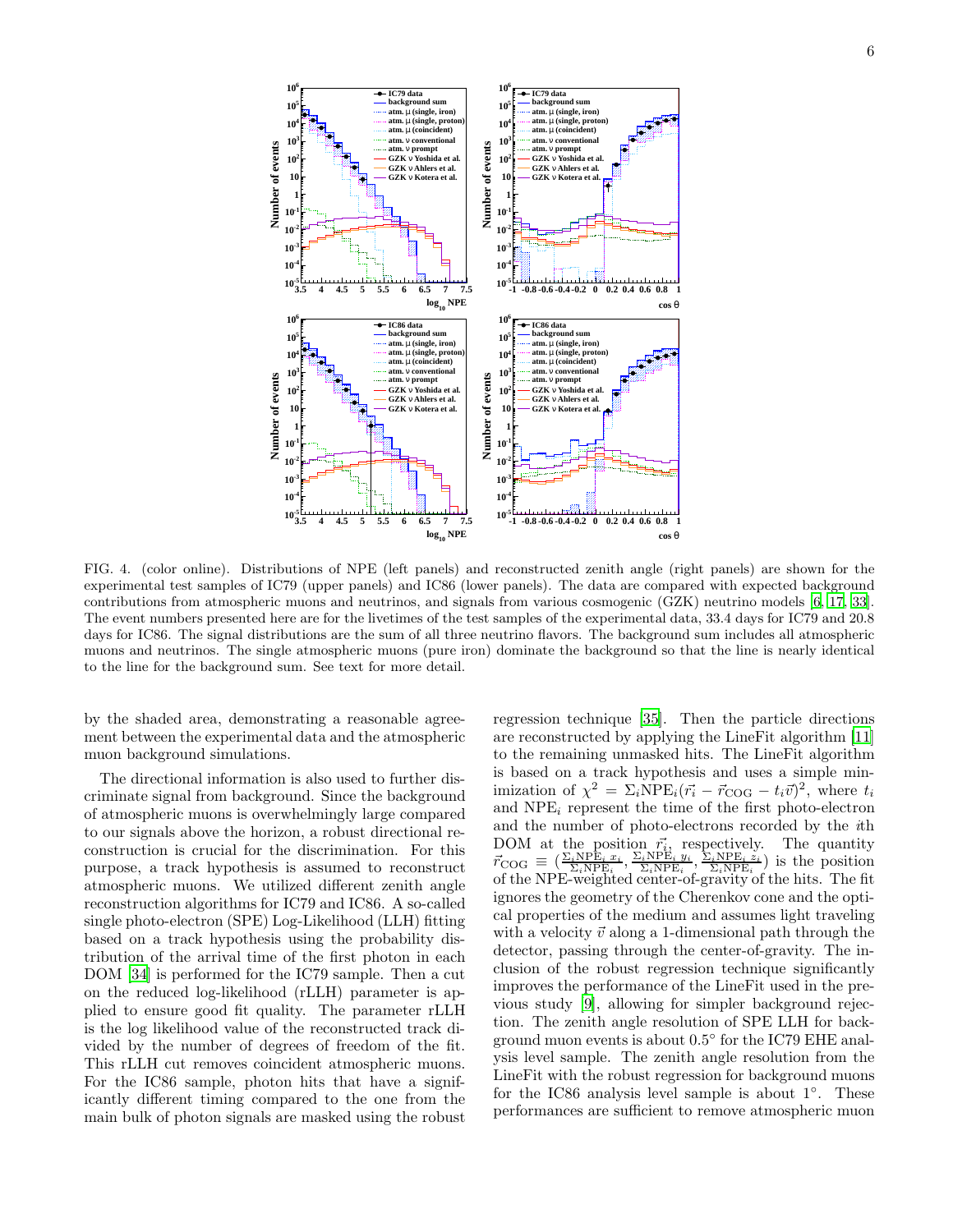bundle background events in the current analysis.

The performance of the reconstruction on the signal neutrinos highly depends on the shape of the events (Fig. [2\)](#page-4-0). Since most of the signal neutrino events ( $> 80\%$ ) are expected to be muon or tau tracks, the reconstruction of zenith angles based upon track hypotheses as described above gives sufficiently good signal selection efficiency. The reconstructed directions of neutrino induced cascades, however, are only poorly correlated with the true neutrino direction and exhibit systematic directional shifts. The SPE LLH reconstruction tends to shift the zenith angles towards the vertical while the LineFit shifts them to the horizontal. The behavior of the shifts also changes when their vertex positions are close to or outside the boundary of the instrumentation volume. The resulting systematic uncertainty is discussed in Section [V.](#page-6-0)

The right panels in Fig. [4](#page-5-0) show the event distributions at analysis level as a function of the cosine of the reconstructed zenith angle. These distributions are compared to the background and signal simulations. Atmospheric muon bundles dominate in the downward-going region and atmospheric neutrinos dominate in the upward-going region.

The signal selection criteria were optimized based on simulations of background and signal after the simulation was verified using the test sample. A cosmogenic neutrino model [\[6](#page-13-4)] (with  $m = 4$  and  $z_{\text{max}} = 4$ ) is used for the optimization. The selection criteria do not severely depend on the particular choice of the cosmogenic model since the expected energy spectrum is similar. Selection criteria are obtained by optimizing the NPE threshold values in the IC79 and IC86 samples separately such that the model discovery factor [\[9,](#page-13-7) [37\]](#page-14-18) is minimized in each sample. Fig. [5](#page-7-0) presents the event distributions in the plane of NPE vs cosine of the reconstructed zenith angle  $(\cos \theta)$  for the test sample and simulations. The distributions of the signal simulation are the sum of all three neutrino flavors. The solid lines in Fig. [5](#page-7-0) indicate the final selection criteria for each sample. The events above the lines are considered to be signal event candidates. The essential point of this analysis is to select high NPE events against backgrounds regardless of the event shape. A zenith angle dependent high NPE threshold is required to eliminate the atmospheric muon background for the downward-going region, while a constant threshold value is placed in the zenith region of cos  $\theta \leq 0.1$ , where no atmospheric muon background is expected. The predicted number of signal and background events passing the final selection criteria are presented in Table [I](#page-7-1) along with the observed number of events in the two experimental samples.

The effective neutrino detection areas at final selection criteria for the different IceCube detector configurations are shown in Fig. [6.](#page-8-0) The effective areas are given for each neutrino flavor, averaged over  $4\pi$  solid angle for IC79 and IC86. The areas are averaged over equal fluxes of neutrinos and anti-neutrinos. Below 5 PeV, the effective area for electron neutrinos exceeds that of muon or tau neu-

trinos. For particle cascades induced by charged current interactions of electron neutrinos, their energies are deposited completely inside the detector if their interaction vertex lies sufficiently inside the instrumented volume. Contrarily muons (taus) from muon (tau) neutrino interactions only partially deposit their energies in the detector volume. Therefore, even though tracks have a longer path in the detector, they satisfy the NPE criteria less frequently (Fig. [5\)](#page-7-0). At higher energies the effective area for tracks is larger because they can be generated in an increasingly larger volume and still reach the detector. Above 100 PeV cascades contribute less than 20% to the observable events from cosmogenic neutrino fluxes. The right panel in Fig. [6](#page-8-0) shows the effective area summed over all three neutrino flavors for IC79 and IC86 together with that for IC40 from the previous analysis [\[9\]](#page-13-7). The current analysis has approximately a factor of two larger effective area compared to IC40. The difference between the effective areas for IC79 and IC86 below 30 PeV originates from the different NPE thresholds. The slight difference above  $3 \times 10^3$  PeV is due to the rLLH cut in IC79.

# <span id="page-6-0"></span>V. SYSTEMATIC UNCERTAINTIES

Table [II](#page-8-1) summarizes the statistical and systematic errors for signal, atmospheric muon and neutrino, prompt atmospheric neutrino, and the total background.

One of the dominant sources of systematic uncertainties in the signal event rates is the error associated with the Cherenkov photon measurement, namely the relationship between measured NPE and the energy of the charged particles. This is due to limitations in the understanding of detector sensitivities, photon propagation in the ice and the detector response to bright events which, for example, involves saturation effects of the DOMs. This uncertainty is estimated by calibrating the absolute sensitivity of the DOMs in the laboratory and by measuring it in-situ using a light source co-deployed with the DOMs in the ice [\[9](#page-13-7), [11](#page-13-9)]. The other uncertainties in the signal rates involve the relevant interactions of neutrinos and leptons produced during the propagation through the Earth. For example, the Landau-Pomeranchuk-Migdal (LPM) effect [\[38,](#page-14-19) [39](#page-14-20)] can be important since it elongates electromagnetic showers. The elongated shower length is about 20–40 m for 1–10 EeV electrons [\[40\]](#page-14-21), thus still being comparable to the IceCube DOM separation of 17 m, and hence negligible. Uncertainties due to other propagation effects are estimated as described in [\[11\]](#page-13-9).

The uncertainty of the systematic shifts of reconstructed zenith angles for cascade events causes a systematic error in the estimation of the signal neutrino passing rate. The effect is NPE dependent and thus energy dependent. We artificially vary the systematic zenith angle shift by different factors to evaluate the resulting uncertainties. The complete randomization of zenith angles was found to bring the largest reduction of the cas-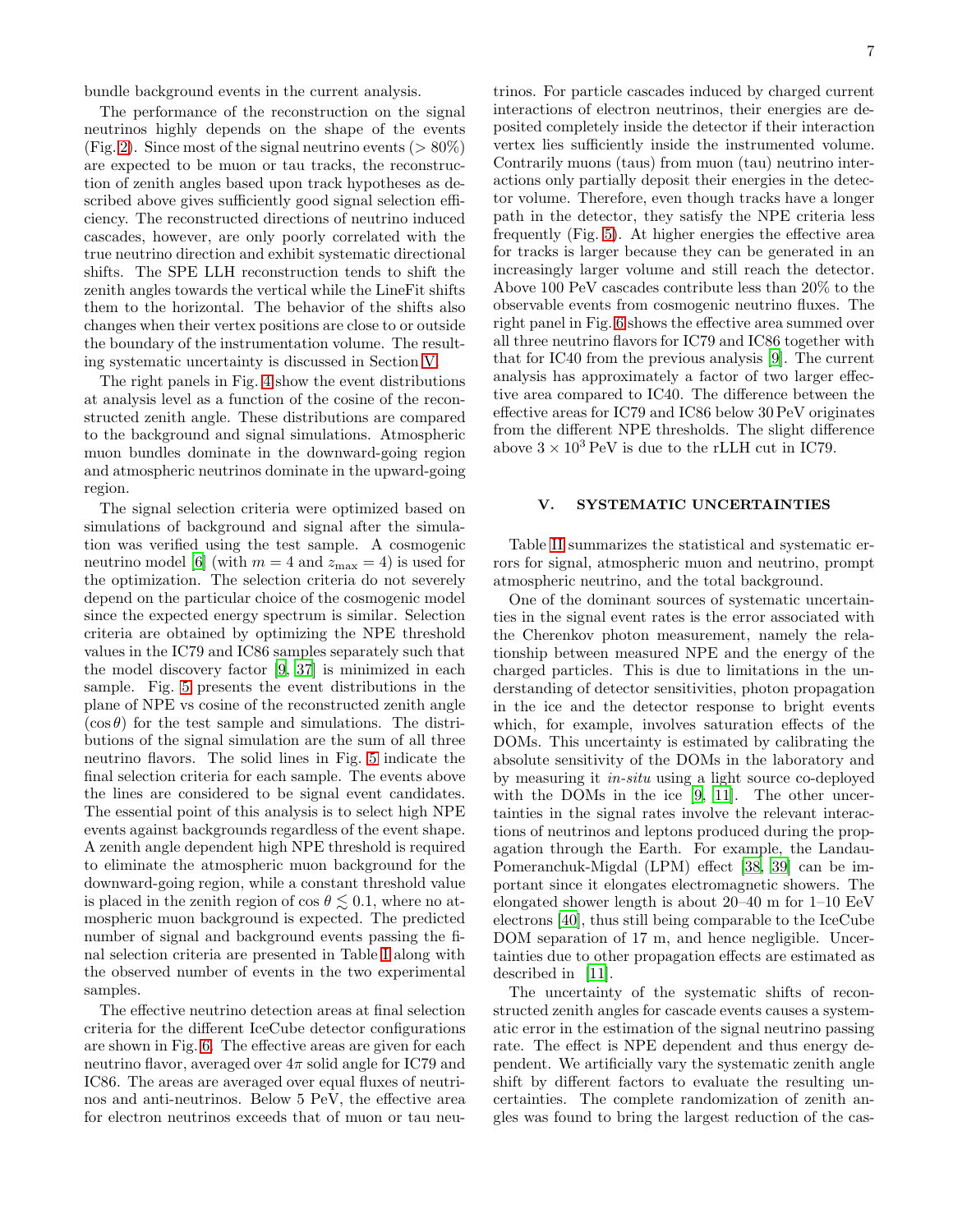<span id="page-7-1"></span>TABLE I. Number of events passing cuts at on-line filtering, off-line analysis, and final level with 285.8 days of effective livetime for IC79 and 330.1 days for IC86 (excluding test sample data). One cosmogenic neutrino model [\[6](#page-13-4)] (with  $m = 4$  and  $z_{\text{max}} = 4$ ) is taken to evaluate the benchmark signal rates. The background rates include atmospheric muons assuming a pure iron primary composition, conventional atmospheric neutrinos, and prompt atmospheric neutrinos. Analysis sample requests the number of hit DOMs  $\geq$  300, log<sub>10</sub> (NPE)  $\geq$  3.5 for IC79 and IC86, and an additional requirement of rLLH  $\lt$  8 for IC79. Systematic uncertainties in the expected event rates at the final selection level are given as asymmetric error intervals after the statistical errors.

| Contributions                                     | Experimental                             |                                            |                                                                               | Background MC                                                                 | Benchmark signal MC [6]                           |                                                   |
|---------------------------------------------------|------------------------------------------|--------------------------------------------|-------------------------------------------------------------------------------|-------------------------------------------------------------------------------|---------------------------------------------------|---------------------------------------------------|
| Samples                                           | IC79                                     | IC86                                       | <b>IC79</b>                                                                   | IC86                                                                          | <b>IC79</b>                                       | IC86                                              |
| EHE filter level<br>Analysis level<br>Final level | $4.0 \times 10^{7}$<br>$4.5 \times 10^5$ | $6.0 \times 10^{7}$<br>$5.9 \times 10^{5}$ | $4.4 \times 10^7$<br>$8.5 \times 10^5$<br>$0.056 \pm 0.002_{-0.041}^{+0.028}$ | $8.9 \times 10^7$<br>$1.3 \times 10^6$<br>$0.026 \pm 0.003_{-0.017}^{+0.015}$ | 2.1<br>1.5<br>$0.876 \pm 0.004_{-0.105}^{+0.119}$ | 2.4<br>1.8<br>$1.043 \pm 0.006_{-0.134}^{+0.142}$ |



<span id="page-7-0"></span>FIG. 5. (color online). Event number distributions on the plane of NPE and cosine of reconstructed zenith angle  $(\cos \theta)$  for the IC79 run (upper panels) and the IC86 run (lower panels). The experimental test samples are shown in left panels. The background simulations of atmospheric muon (middle left panels), and the conventional atmospheric neutrino and prompt atmospheric neutrino [\[32](#page-14-14)] (middle right panels), and simulation of signal cosmogenic neutrino model [\[6](#page-13-4)] (right panels) are also shown. The colors indicate event numbers per livetime of 33.4 days and 20.8 days for the IC79 and IC86 test samples respectively. The signal distributions are the sum of all three neutrino flavors. The solid lines in each panel indicate the final selection criteria.

cade event selection efficiency. The reduction is 20.0% for events with energies below 10 PeV, 8.5% between 10 and 100 PeV and 2.0% above 100 PeV. Since most of the cosmogenic neutrino signal (99.6%) is expected above 10 PeV and the present analysis is mostly sensitive to track events above 10 PeV as seen in Fig. [6,](#page-8-0) the effect on the cosmogenic neutrino signal rate is quite limited. The systematic error on the overall signal rate due to the limited performance of the cascade event reconstruction is estimated to be  $-0.5\%$ .

Systematic errors in the atmospheric muon background rate arise from uncertainties in the primary cosmicray composition, the hadronic interaction model implemented in the air shower simulation, and the cosmicray flux variation at the relevant energies. The two extreme cases of the cosmic-ray compositions, pure iron and pure proton, are used. In the current analysis, the iron-only hypothesis is used for the baseline background rates. This leads to a higher, i.e. conservative, estimate of the photon yield from the muon bundles induced by primary cosmic-ray particles at a particular energy. The difference between the pure-iron and the pure-proton hypothesis then provides the size of the relevant systematic uncertainty. The uncertainty associated with the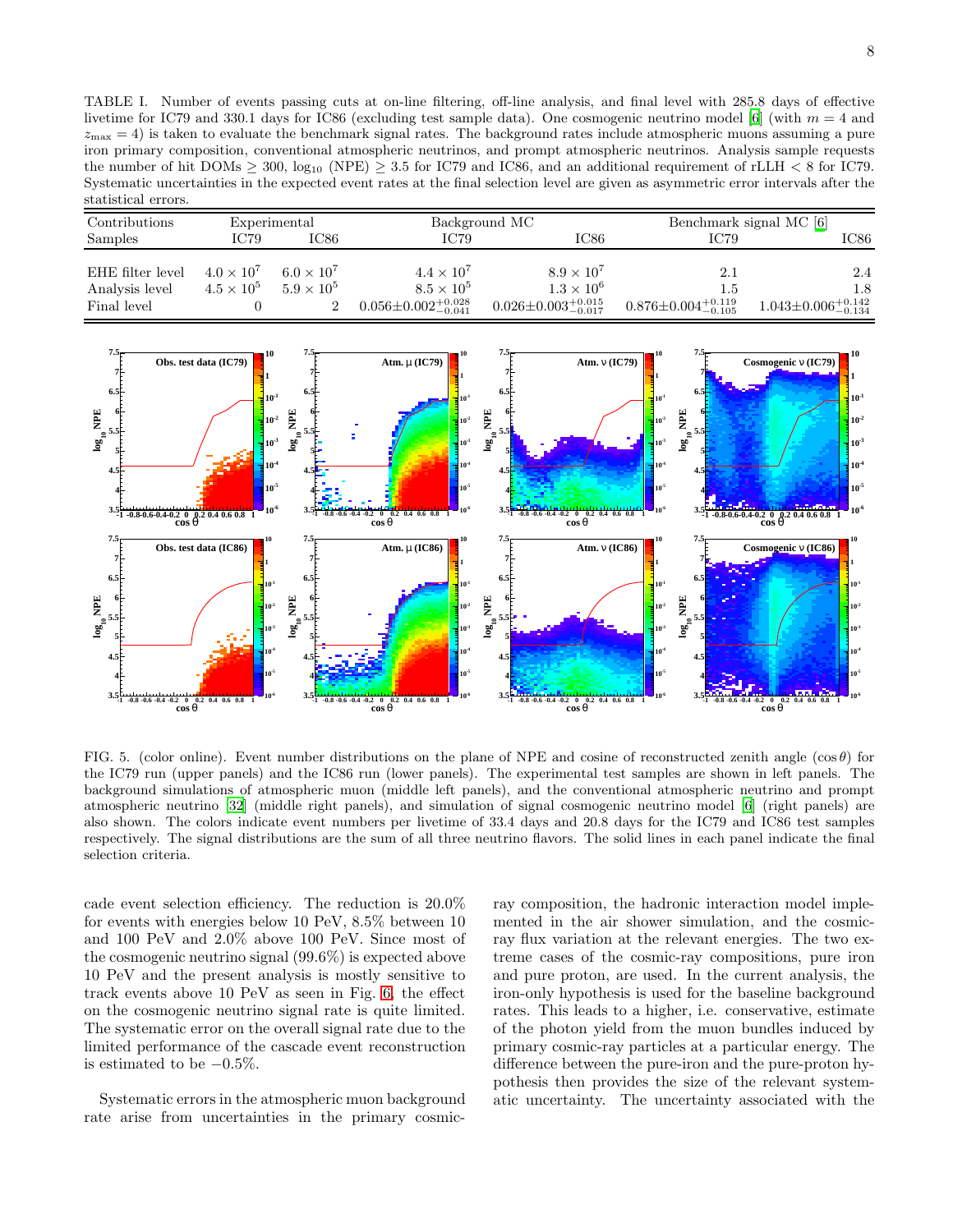

<span id="page-8-0"></span>FIG. 6. (color online). The IceCube neutrino effective area at final selection criteria with different string configurations, IC79 (left panel) and IC86 (middle panel) for each neutrino flavor, averaged over  $4\pi$  solid angle. The areas are averaged over equal amounts of neutrinos and anti-neutrinos. Three flavor sums of the effective areas are shown in the right panel. The effective area from the previous search [\[9](#page-13-7)] with 40 string configuration of IceCube (IC40) is also shown for comparison. Exposure of the sample used in this analysis is obtained by multiplying the effective area with the effective livetime without test samples (333.5 days, 285.8 days and 330.1 days for IC40, IC79, and IC86 respectively) and 4π solid angle. The sharp peaked structure at 6.3 PeV for electron neutrinos is due to the Glashow resonance [\[36](#page-14-22)].

<span id="page-8-1"></span>TABLE II. List of the statistical and systematic errors on the signal, atmospheric muon and neutrino, prompt neutrino and the total background rate. The uncertainties in the signal rate are estimated for the cosmogenic flux of Yoshida *et al.* [\[6](#page-13-4)] for  $(m, z_{\text{max}}) = (4, 4)$ . The uncertainties in the background rates are evaluated against the baseline estimation by CORSIKA-SIBYLL [\[25](#page-14-7), [26](#page-14-8)] with a pure iron composition hypothesis for atmospheric muons and the Gaisser-H3a model [\[29](#page-14-11)] for atmospheric neutrinos. The uncertainties in the prompt neutrino rate are estimated using the prediction by Ref. [\[32](#page-14-14)]. The systematic and statistical errors listed here are relative to the event rates for each signal and background source.

|                                     |                            |                                    | Conventional               |                            |                            |
|-------------------------------------|----------------------------|------------------------------------|----------------------------|----------------------------|----------------------------|
| Sources                             |                            | Cosmogenic Atmospheric atmospheric |                            | Prompt                     | Total                      |
|                                     | $\nu$ signal $(\%)$        | muon $(\%)$                        | neutrino $(\%)$            | neutrino $(\%)$            | background $(\%)$          |
| Statistical error                   | $\pm 0.4$                  | $\pm 9.1$                          | $\pm9.8$                   | $\pm 1.1$                  | $\pm 4.5$                  |
| DOM efficiency                      | $+1.5$<br>$-5.1$           | $+41.9$<br>$-42.7$                 | $+73.2$<br>$-17.9$         | $+33.6$<br>$-9.6$          | $+43.1$<br>$-26.1$         |
| Ice properties/Detector response    | $-7.2$                     | $-47.7$                            | $-44.8$                    | $-30.8$                    | $-41.7$                    |
| Neutrino cross section              | $\pm 9.0$                  |                                    |                            |                            |                            |
| Photo-nuclear interaction           | $+10.0$                    |                                    |                            |                            |                            |
| LPM effect                          | $\pm 1.0$                  |                                    |                            |                            |                            |
| Angular shift for cascades          | $-0.5$                     |                                    |                            |                            |                            |
| Cosmic-ray flux variation           |                            | $+30.0$<br>$-50.0$                 | $\pm 30.0$                 | $\pm 30.0$                 | $+18.7$<br>$-26.3$         |
| Cosmic-ray composition              |                            | $-79.1$                            |                            |                            | $-36.7$                    |
| Hadronic interaction model          |                            | $+17.7$                            |                            |                            | $+8.1$                     |
| $\nu$ yield from cosmic-ray nucleon |                            |                                    | $\pm 15.0$                 |                            | $\pm 2.2$                  |
| Prompt model uncertainty            |                            |                                    |                            | $+31.6$<br>$-40.4$         | $+12.6$<br>$-16.1$         |
| Total                               | $\pm 0.4$ (stat.)          | $\pm 9.1$ (stat.)                  | $\pm 9.8$ (stat.)          | $\pm 1.1$ (stat.)          | $\pm 4.5$ (stat.)          |
|                                     | $^{+13.6}_{-12.4}$ (syst.) | $^{+54.5}_{-100}$ (syst.)          | $^{+80.5}_{-58.7}$ (syst.) | $^{+55.0}_{-59.8}$ (syst.) | $^{+49.3}_{-68.7}$ (syst.) |

hadronic interaction model is estimated by switching the model from SIBYLL 2.1 [\[26\]](#page-14-8) to QGSJET-II-03 [\[41](#page-14-23)] in the simulations. The uncertainty in the cosmic-ray flux normalization is estimated from the variance in the flux measured by several experiments [\[42,](#page-14-24) [43\]](#page-14-25) relative to the one used in this analysis [\[44\]](#page-14-26) at 10 EeV, the peak energy of primary cosmic rays that produce atmospheric muon events passing the final selection criteria. The contribu-

tion of the cosmic-ray normalization to the uncertainty in the atmospheric neutrino rate is estimated in a similar way at energies from 1 to 100 PeV from various models [\[29,](#page-14-11) [45\]](#page-14-27). In addition, a systematic uncertainty for the atmospheric neutrino rate arises from the uncertainty of the parametrization of the neutrino multiplicity as described in section [III.](#page-3-0) A comparison to the full simulation by CORSIKA [\[25](#page-14-7)] provides the relevant uncertainty. The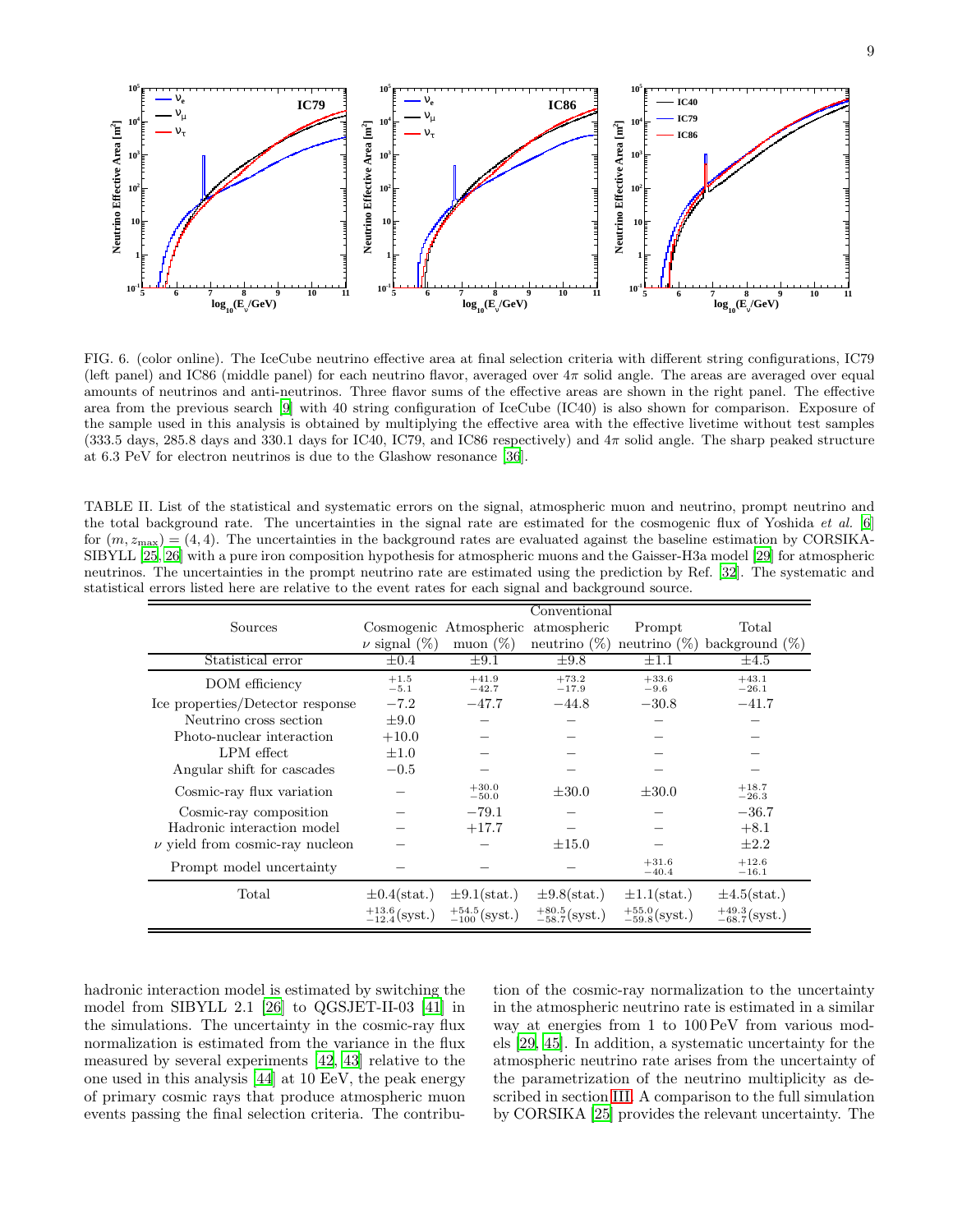

<span id="page-9-1"></span>FIG. 7. Waveforms of PMT outputs captured by three DOMs in the neighborhood of the reconstructed vertex position of the event obtained in January, 2012. The waveform drawn as a solid curve is recorded in the DOM closest to the vertex (the brightest DOM). The waveform in the lower (upper) next-tonearest to the brightest DOM on the same string is shown as a dashed (dotted) curve. Photons arrive earlier in the upper DOM because it is closer to the cascade vertex than the lower DOM. The signals from the upper DOM exhibit clear signatures of scattered late photons, suggesting that this cascade is a downward-going event.

systematic uncertainties for backgrounds associated with the photon detection efficiency and the optical properties of the ice are determined in the same manner as for signal events.

The atmospheric neutrino background is calculated over  $4\pi$  solid angle and simulated independently of the atmospheric muon background. In reality, downwardgoing atmospheric neutrino events would be accompanied by atmospheric muons, which improves their geometrical reconstruction. Because correctly reconstructed downward-going events are mostly rejected due to the higher NPE threshold employed in the final event selection, the background rate obtained from the independent neutrino and muon simulations is likely overestimated.

The systematic error on the prompt neutrino flux is estimated similarly. Relatively large uncertainty arise from the parametrization in the framework of the Enberg el al. model [\[32](#page-14-14)] which we used for the calculation of the baseline rate of prompt neutrinos. A possible nonperturbative QCD contribution in charm production involves an even larger uncertainty. We have not observed clear evidence for prompt contributions in atmospheric neutrinos so far [\[46\]](#page-14-28).

## <span id="page-9-0"></span>VI. RESULTS

Two events passing the final selection criteria are observed [\[20\]](#page-14-2). The waveform profiles and the detector hit patterns of both events are consistent with that of Cherenkov photons from particle cascades induced by neutrinos well inside the IceCube instrumentation vol-

TABLE III. The 90% C.L. of the energy range of the primary neutrino in PeV at the Earth's surface for the two events for an energy spectrum following an  $E^{-2}$  power law.

<span id="page-9-2"></span>

|                         | Energy range $(90\% \text{ C.L.})$ |
|-------------------------|------------------------------------|
| Event (August, $2011$ ) | $0.81 - 7.6$ PeV                   |
| Event (January, 2012)   | $0.93 - 8.9$ PeV                   |

ume. There is no indication of outgoing/incoming muon or tau tracks. Several waveforms captured by the DOMs in the neighborhood of one of the reconstructed cascade vertex position are shown in Fig. [7.](#page-9-1) The total charge contained in the waveforms plays a dominant role in estimating the deposited energy of the cascade. The leading edge time mainly determines the vertex position. The relative widths of the waveforms in DOMs in the forward an rear direction of the cascade is relevant for the reconstruction of the arrival direction of neutrinos. Since photons can only reach the backward direction by scattering, the distribution of photon arrival times is much wider in the backward region of the cascades. The relations of the waveform features to the energy, direction, and vertex position are described using a single likelihood function built from a product of Poisson probabilities of the number of photons predicted to arrive in a given time bin against the number extracted from the recorded waveform. Minimizing the log likelihood under simultaneous variation of the energy and geometry of the cascade hypothesis yields estimates of the deposited energy, direction, and interaction vertex of the cascade.

The reconstructed deposited energies of the two observed cascades are  $1.04 \pm 0.16$  PeV and  $1.14 \pm 0.17$  PeV, respectively. The statistical energy resolutions for these events are obtained by simulating cascades with parameters close to the reconstructed energies and cascade vertices, and are found to be 3%. The total error on the energy is dominated by systematic uncertainties. These include the absolute detection efficiency of the DOM and the optical properties of the ice, both of which are major factors when relating the number of observed photons to the cascade energy. The size of the errors are estimated by reconstructing simulated events with various models of the ice properties.

The incoming neutrino energy corresponds exactly to the deposited cascade energy if a charged-current interaction of an electron neutrino induces a cascade. For neutral current reactions of neutrinos of any flavor, only a fraction of the neutrino energy is transferred to a cascade depending on the inelasticity of the collision. Because the present analysis is incapable of distinguishing between neutrino flavors, both interaction channels are included when constructing the probability density function (PDF) of the energy of the incoming neutrino. Here, the systematic uncertainties for the deposited energies are taken into account. The PDF of the neutrino en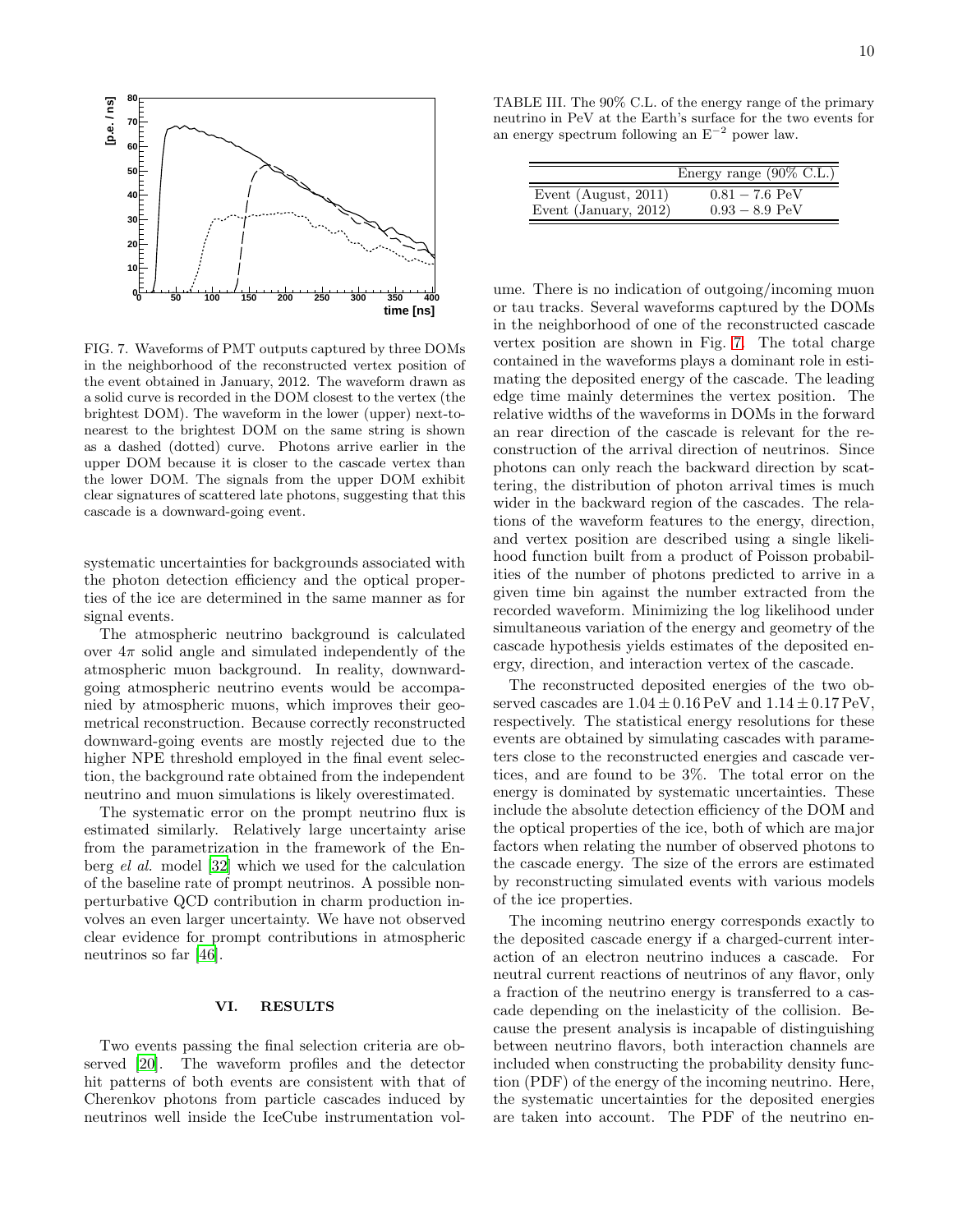ergy at the surface of the Earth is built by simulating neutrino interactions over a wide energy range each time evaluating the probability that the resulting cascade energy matches the estimated energy and its uncertainty. The 90% C.L. energy ranges obtained from the PDFs for neutrino spectra with an  $E_{\nu}^{-2}$  power law flux are summarized in Table [III.](#page-9-2) The flavor ratio is assumed to be  $\nu_e : \nu_\mu : \nu_\tau = 1 : 1 : 1$ . Since the neutrino-nucleon interaction cross section increases with neutrino energy, the possibility that the energy of the primary neutrino is much higher than the observed cascade energy is not entirely negligible, depending on the neutrino spectrum. For example, the 90% C.L. energy range for a cosmogenic neutrino model [\[33](#page-14-15)] extends to about 500 PeV, which shows that the energy range heavily depends on the shape of the energy spectrum.

# <span id="page-10-0"></span>VII. TESTS ON COSMOGENIC NEUTRINO MODELS

Our results are characterized by two observational facts: the detection of two neutrinos with deposited energies of about one PeV and the non-detection of neutrinos with higher deposited energies. First, we investigate whether a single cosmogenic neutrino model can account for these two observational facts simultaneously. Secondly, we constrain the UHECR origin with the present results. Because most cosmogenic neutrinos have energies above 100 PeV, tests on the event rate above this energy expected from cosmogenic neutrino models under various assumptions on the UHECR spectrum and the evolutions of the source distributions will lead to constrains on the UHECR origin. We note that the energy threshold of 100 PeV is an a posteriori parameter and, hence, the results are not part of the blind analysis.

The statistical significance of these tests is limited by our observational exposure. To obtain the best constraints, we combine the exposure of the previously published results obtained by the half-completed IceCube detector with its 40 string configuration (IC40) [\[9\]](#page-13-7) with the present results hereafter. The IC40 data increases the observational exposure by about 30%, depending on the neutrino energy, as displayed in Fig. [6.](#page-8-0)

#### A. The full energy range test

We introduce here an energy inclusive test which checks the consistency of the energy distributions of cosmogenic neutrino models with the observed two events. A p-value is calculated with the Kolmogorov-Smirnov test (KS-test) using the energy spectrum of the neutrino models and the energy PDFs of the two observed events. The expected energy distributions from the neutrino models are obtained by multiplication of the neutrino effective area with the predicted neutrino energy spectrum. This allows us to analytically calculate p-

<span id="page-10-2"></span>TABLE IV. P-values  $P_{\rm E}$  in Eq. [1](#page-10-1) are listed for several neutrino models. All the models shown here assume the cosmic-ray primaries to be protons and different spectral indices/cut-off energies at sources, IR/UV backgrounds, as well as different cosmological evolution parameters and extension in redshift for the sources. P-values for  $E_{\nu}^{-2}$  spectra with various cut-off energies are also shown for reference.

| $\nu$ Model                                      | p-value |
|--------------------------------------------------|---------|
| Yoshida and Teshima [6]                          |         |
| $m = 4.0, z_{\text{max}} = 4.0$                  | 0.077   |
| Ahlers <i>et al.</i> [33]                        |         |
| $m = 4.6, z_{\text{max}} = 2.0$ ("the best fit") | 0.075   |
| Kotera <i>et al.</i> [17]                        |         |
| <b>GRB</b>                                       | 0.052   |
| Kotera <i>et al.</i> [17]                        |         |
| Fanaroff-Riley type II                           | 0.039   |
| $E_{\nu}^{-2}$                                   |         |
| with cut-off at 10 PeV                           | 0.18    |
| with cut-off at 100 PeV                          | 0.13    |
| with cut-off at 1 EeV                            | 0.11    |
|                                                  |         |

values without relying on extensive Monte-Carlo simulations. In order to evaluate the final p-value,  $P_E$ , that the two events (energies  $E_1$  and  $E_2$ ) are consistent with a cosmogenic flux model, the p-value obtained in the KStest,  $P_{\text{KS}}(E_1, E_2)$ , is convoluted with the energy PDFs of the two events as follows:

<span id="page-10-1"></span>
$$
P_{\rm E} = \int dE_1 \rho_1(E_1) \int dE_2 \rho_2(E_2) P_{\rm KS}(E_1, E_2), \qquad (1)
$$

where  $\rho_i$  is the energy PDF of the *i*th event. Note that the PDF is different for each model to be tested as described in the previous section. Table [IV](#page-10-2) summarizes the resulting p-values of this test: all cosmogenic neutrino models are inconsistent with the two observed events at more than 90% C.L.

The recent follow-up analysis [\[47](#page-14-29)] revealed the existence of neutrinos at TeV energies above the atmospheric background, in addition to the two PeV events reported in Ref. [\[20\]](#page-14-2). The event distribution indicated either a substantially softer spectrum than  $E_{\nu}^{-2}$  or the presence of a break or cut-off at PeV energies, although the statistics are limited. The present analysis confirmed this picture using the KS test with an  $E_{\nu}^{-2}$  spectrum hypothesis as Table [IV](#page-10-2) lists the resultant p-values with various assumptions of the spectral cut-off energies. The observed PeV events are unlikely to originate from a bulk of neutrinos with energies extending well above PeV, regardless of the characteristics of the events at TeV energies found in the follow-up analysis.

# B. The ex post facto test above 100 PeV

Here, a prospective event rate in the energy region above 100 PeV is compared to the observational upper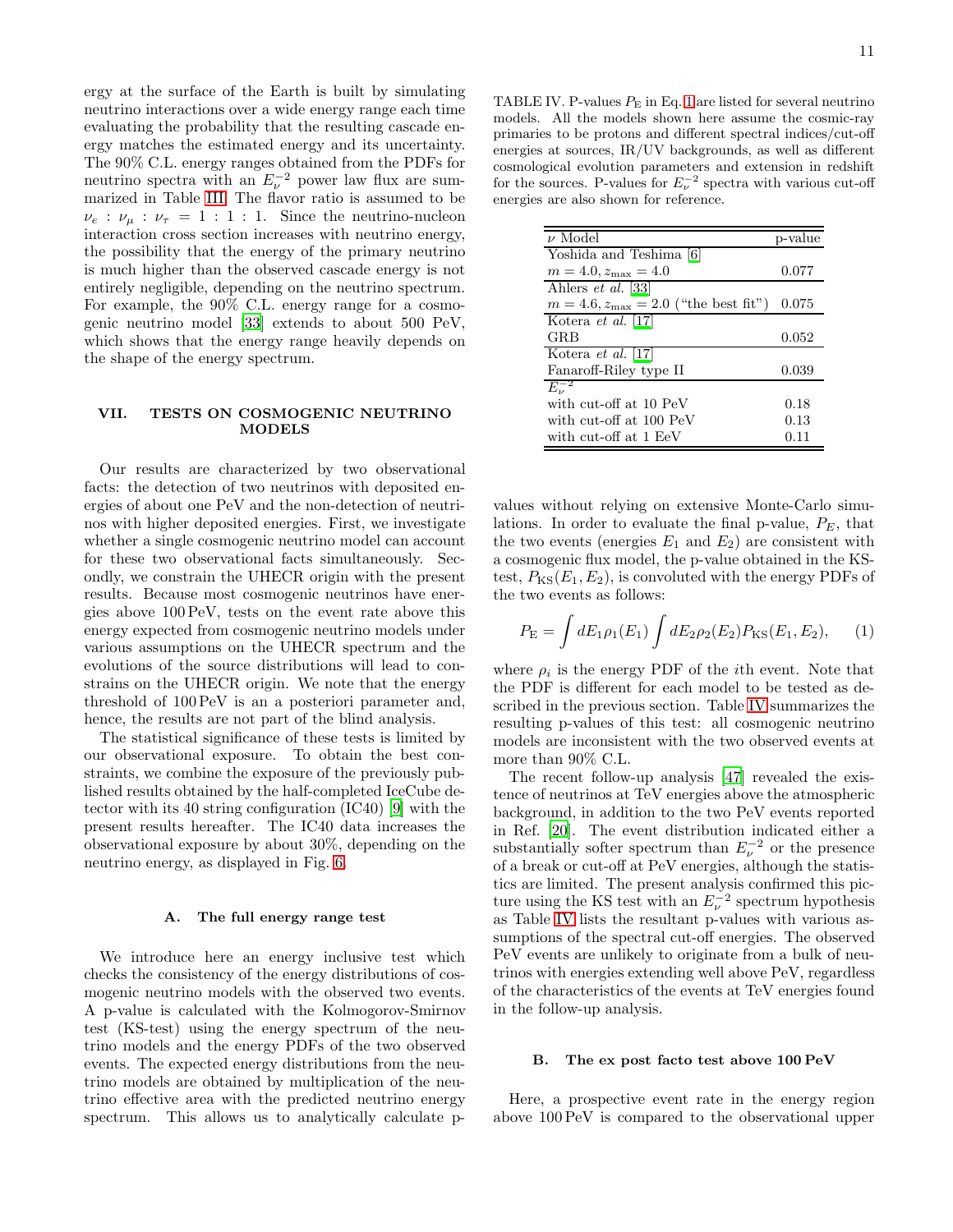<span id="page-11-0"></span>limit. A constraint on a given neutrino model is set by calculating the model rejection factor (MRF) [\[48\]](#page-14-30) given by

$$
R_{\text{MRF}} = \frac{N_{100(1-\alpha)\%}}{\mu_{\nu}},\tag{2}
$$

where  $N_{100(1-\alpha)}$ % is the upper limit of number of events at  $100(1-\alpha)\%$  C.L. and  $\mu_{\nu}$  is the event rate of signal neutrino events predicted by the model above 100 PeV. Any model with  $R_{\text{MRF}}\leq 1$  is rejected at  $\geq 100(1-\alpha)\%$ C.L. in this approach. For  $\alpha = 0.1$ ,  $N_{90\%} = 2.27$  in the Feldman-Cousins approach [\[49\]](#page-14-31) for a null observation with a conventional background of 0.16 events. The large number of background events comes mainly from the IC40 analysis contributing 0.11 event [\[9](#page-13-7)]. Although the probability that the original neutrino energy of the two observed events is higher than 100 PeV is expected to be small, this is taken into account by calculating the most probable upper limit:

<span id="page-11-2"></span>
$$
N_{100(1-\alpha)\%} = \sum_{n=0}^{2} P_n N_{100(1-\alpha)\%}^n.
$$
 (3)

Here,  $P_n$  is the probability of finding n events above 100 PeV determined by the energy PDFs of the two events, and  $N_{100(1-\alpha)\%}^n$  is the upper limit for n observed events. Since the energy PDF highly depends on the shape of the energy spectrum, an appropriate shape of an energy spectrum has to be chosen. Since the two observed events were found to be inconsistent with cosmogenic neutrino models as shown in the previous subsection, the cosmogenic neutrino models are not used for the energy PDF, instead an  $E^{-2}$  power law spectrum is used. The  $N_{90\%}$  is calculated for the standard cosmogenic models, and found to be 2.273 which is slightly larger than for the case of a null detection. The systematic uncertainty on the background estimates is incorpo-rated using a method outlined in [\[50\]](#page-14-32). The p-value  $\alpha$  for a given model is obtained by requesting  $R_{\text{MRF}} = 1$  in Eq. [2.](#page-11-0)

Table [V](#page-11-1) summarizes the p-values for several neutrino models. The maximal flux allowed by the constraints from the diffuse photon flux (labeled as "the maximal flux" in the table) is excluded at 95% C.L. It demonstrates that the present constraints from the limit on the ultra-high energy neutrino flux are compatible with those from photon flux measurements by Fermi in the 10 GeV region [\[55\]](#page-14-33).

In order to set constraints on characteristics of the UHECR sources in a more comprehensive manner, a parametrization often used in the literature [\[6\]](#page-13-4) is employed, in which the spectral emission rate per co-moving volume scales as  $(1+z)^m$  for  $z \le z_{\text{max}}$ . The event rate at energies above 100 PeV is calculated for a given  $m$ , and  $z_{\text{max}}$  using the formula in Ref. [\[4\]](#page-13-2). The constraints on the parameter space of m and  $z_{\text{max}}$  are derived by using Eq. [2,](#page-11-0) and are displayed in Fig. [8.](#page-12-1)

<span id="page-11-1"></span>TABLE V. Expected numbers of events from several neutrino models and the p-values for consistency with the present observation in energy range above 100 PeV.

| $\nu$ Model                     | Event rate above 100 PeV | p-value       |
|---------------------------------|--------------------------|---------------|
| Yoshida and Teshima [6]         |                          |               |
| $m = 4.0, z_{\text{max}} = 4.0$ | $2.0\,$                  | 0.14          |
| Kalashev et al. [51]            |                          |               |
| $m = 5.0, z_{\text{max}} = 3.0$ | 3.1                      | 0.045         |
| Yoshida and Ishihara [4]        |                          |               |
| $m = 5.0, z_{\text{max}} = 2.0$ | $1.5\,$                  | 0.22          |
| Ahlers <i>et al.</i> [33]       |                          |               |
| $m = 4.6, z_{\text{max}} = 2.0$ | 1.5                      | 0.22          |
| ("the best fit")                |                          |               |
| Ahlers <i>et al.</i> [33]       |                          |               |
| ("the maximal flux")            | 3.1                      | 0.044         |
| Kotera et al. [17]              |                          |               |
| GRB                             | 0.48                     | 0.66          |
| Kotera <i>et al.</i> [17]       |                          |               |
| SFR.                            | 0.46                     | 0.67          |
| Kotera <i>et al.</i> [17]       |                          |               |
| Fanaroff-Riley type II          | 2.9                      | 0.052         |
| Top-down $1\vert 52\rangle$     |                          |               |
| <b>SUSY</b>                     | 16                       | $\leq 0.0020$ |
| Top-down $2\left[52\right]$     |                          |               |
| $_{\mathrm{GUT}}$               | 3.9                      | 0.021         |
|                                 |                          |               |

#### C. Discussion

The models listed in the top two rows of Table [IV](#page-10-2) assume that the ankle structure which appears at 3 to 10 EeV in the UHECR spectrum is due to the transition from the Galactic to the extragalactic component [\[56](#page-14-36)]. In this scenario, the cosmogenic neutrino generation mechanism is dominated by collisions of UHECRs with the CMB photons which results in a neutrino energy spectrum with a peak at about 1 EeV, well above the main regime of the energy range of the two observed events. This is the reason why these models are inconsistent with the two observed events as shown in Table [IV.](#page-10-2) The models in the lower two rows of Table [IV](#page-10-2) (Kotera et al. [\[17\]](#page-13-12)) assume the "dip" transition model [\[57](#page-14-37)] where the ankle structure is mainly caused by pair-production energy losses of UHECRs on diffuse infrared, optical, and ultraviolet backgrounds (IR/UV backgrounds) during intergalactic propagation. The neutrino models in Kotera et al. use the IR/UV backgrounds as modeled by Stecker [\[58\]](#page-14-38) which comprises an increased far-infrared bump at large redshift (note that the IR/UV model employed in these neutrino models is now disfavored by gamma-ray observation with Fermi-LAT [\[59\]](#page-14-39)). Compared to the standard cosmogenic models, the dip and the IR/UV backgrounds leads to an increased flux of neutrinos at PeV energies, so that these models in Kotera et al. could be more consistent with the observation. However, even in these models, the collision of UHECRs with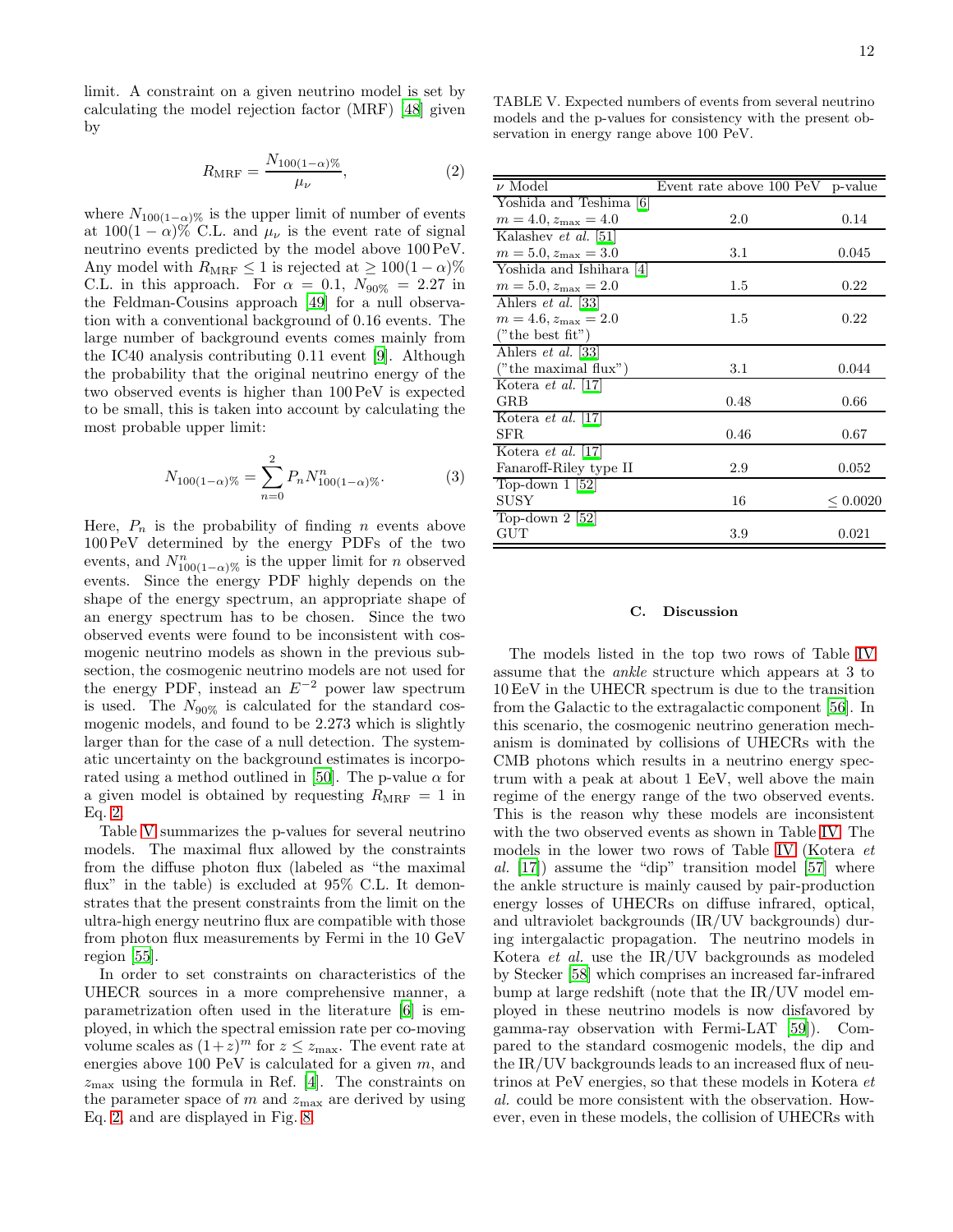

<span id="page-12-1"></span>FIG. 8. Constraints on the UHECR source evolution parameters of  $m$  and  $z_{\text{max}}$  with the present analysis. The semianalytic formulation [\[4](#page-13-2)] estimates the neutrino flux for calculating the limit shown here. The area above the solid lines is excluded at the quoted confidence level.

CMB photons produces a bulk of neutrinos with energies much higher than 100 PeV which should have been detected because of the significantly larger effective area at these energies. In addition, the substantial flux at PeV energies yields energy PDFs for the observed two events very similar to those from an  $E_{\nu}^{-2}$  spectrum. Since the energy range for the  $E_{\nu}^{-2}$  spectrum PDF does not extend to 10 PeV as shown in Table [III,](#page-9-2) neutrinos with energy of 100 PeV or greater are less likely to be responsible for the observed PeV cascades. Because of these reasons, p-values for these scenarios in Kotera et al. are small as shown in Table [IV.](#page-10-2) In conclusion, none of the cosmogenic scenarios is consistent with the observation of the two events. This indicates that models which predict neutrino spectra extending to energies well beyond 100 PeV will not explain our measurements.

The model test based on the event rates above 100 PeV indicates that strong source evolution models  $(m \gg 4)$ are not responsible for the bulk of UHECRs. Among sources categorized in this class are the Fanaroff-Riley type II (FR-II) radio galaxies, the long-standing favorite as a candidate of the UHECR emitters [\[60\]](#page-14-40). Similarly a strong source evolution model for GRBs [\[61](#page-14-41)] is also rejected by our observation since the model produces higher neutrino flux than the FR-II model. The obtained limits are highly complementary to the bound from the diffuse photon flux [\[55\]](#page-14-33), because the cosmogenic neutrino intensity around 1 EeV, the central energy range of the presented search with IceCube, is stable against uncertainties in the IR/UV backgrounds and the transition model between the galactic and extragalactic component of the UHECRs [\[4](#page-13-2), [17,](#page-13-12) [62,](#page-14-42) [63](#page-14-43)]. We should note, however, that the obtained bound is not valid if the mass compo-



<span id="page-12-2"></span>FIG. 9. All flavor neutrino flux differential 90% C.L. upper limit evaluated for each energy with a sliding window of one energy decade from the present IceCube EHE analysis including the IceCube exposure from the previously published result (IC40) [\[9\]](#page-13-7). All the systematic errors are included. Various model predictions (assuming primary protons) are shown for comparison; Engel et al. [\[7\]](#page-13-5), Kotera et al. [\[17\]](#page-13-12), Ahlers et al. [\[33](#page-14-15)], Yoshida et al. [\[6](#page-13-4)]. The model-independent differential 90% C.L. upper limits for one energy decade by other experiments are also shown for Auger (PAO) [\[53](#page-14-44)], RICE [\[54\]](#page-14-45), ANITA [\[14](#page-13-14), [15](#page-13-15)] with appropriate normalization by taking into account the energy bin width and the neutrino flavor. The upper limit for the  $\nu_{\tau}$  flux obtained by Auger is multiplied by three to convert it to an all flavor neutrino flux limit (assuming an equal neutrino flavor ratio).

sition of UHECRs is not dominated by proton primaries. The dominance of proton primaries is widely assumed in the models mentioned here while a dominance of heavier nuclei such as iron provides at least 2–3 times lower neutrino fluxes. The analysis is not sensitive enough to reach these fluxes yet.

# <span id="page-12-0"></span>VIII. THE MODEL INDEPENDENT UPPER LIMIT

The quasi-differential, model-independent 90% C.L. upper limit on all flavor neutrino fluxes,  $\phi_{\nu_e+\nu_\mu+\nu_\tau}$ , was evaluated for each energy with a sliding window of one energy decade. It is shown in Fig. [9](#page-12-2) using the same method as implemented in our previous EHE neutrino searches [\[9,](#page-13-7) [11\]](#page-13-9). An equal flavor ratio of  $\nu_e : \nu_\mu : \nu_\tau =$ 1 : 1 : 1 is assumed here. A difference from the calculation of the limit shown in our previous publications arises from the existence of two events in the final sample. The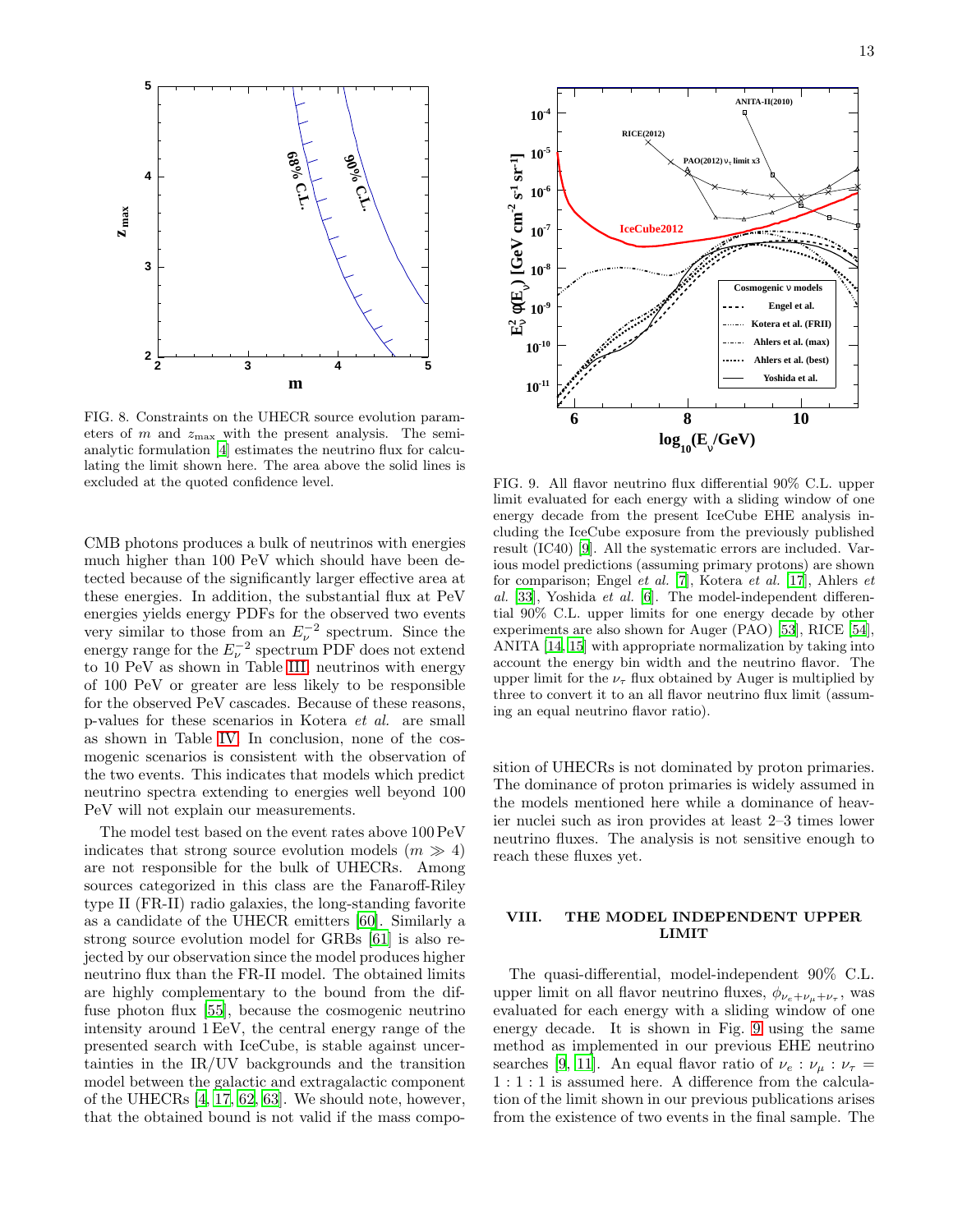90% event upper limit used in the calculation takes into account the energy PDFs of each of the observed events using Eq. [3,](#page-11-2) where  $P_n$  is a function of the neutrino energy  $E_{\nu}$  and corresponds to the probability of having n events in the interval  $[\log_{10}(E_{\nu}/\text{GeV}) - 0.5, \log_{10}(E_{\nu}/\text{GeV}) +$ 0.5]. Here, the PDFs for an  $E_{\nu}^{-2}$  spectrum are used since the two observed events are not consistent with a harder spectrum such as from cosmogenic neutrino models. The quasi-differential limit takes into account all the systematic uncertainties described in section [V.](#page-6-0) The effect of the uncertainty due to the angular shift of the cascade events on the upper limit is negligible above 10 PeV  $(< 1\%)$ as track events dominate in this energy range. Below 10 PeV, the effect weakens the upper limit by 17% because cascade events dominate. Other systematic uncertainties are implemented as in previous EHE neutrino searches [\[9](#page-13-7), [11\]](#page-13-9). The obtained upper limit is the strongest constraint in the EeV regime so far. In the PeV region, the constraint is weaker due to the detection of the two events. An upper limit for an  $E^{-2}$  spectrum that takes into account the two observed events was also derived and amounts to  $E^2 \phi_{\nu_e+\nu_\mu+\nu_\tau} = 2.5 \times 10^{-8} \text{ GeV cm}^{-2}$  $s^{-1}$  sr<sup>-1</sup> for an energy range of 1.6 PeV – 3.5 EeV (90%) event coverage).

## <span id="page-13-13"></span>IX. SUMMARY

We analyzed the 2010-12 data samples collected by the 79 and 86-string IceCube detector searching for extremely high energy neutrinos with energies exceeding 1 PeV. We observed two neutrino-induced cascade events passing the final selection criteria. The energy profiles of the two events indicate that these events are cascades with deposited energies of about 1 PeV. The cosmogenic neutrino production is unlikely to be responsible for these events. An upper limit on the neutrino rate in the energy region above 100 PeV places constraints on the redshift distribution of UHECR sources. For the first time the observational constraints reach the flux region predicted for some UHECR source class candidates. The obtained upper limit is significantly stronger compared to our previous publication [\[9](#page-13-7)] because of the enlarged instrumented volume and the refined Monte Carlo simulations. Future data obtained with the completed detector will further enhance IceCube's sensitivity to cosmogenic neutrino models.

#### ACKNOWLEDGMENTS

We acknowledge the support from the following agencies: U.S. National Science Foundation-Office of Polar Programs, U.S. National Science Foundation-Physics Division, University of Wisconsin Alumni Research Foundation, the Grid Laboratory Of Wisconsin (GLOW) grid infrastructure at the University of Wisconsin - Madison, the Open Science Grid (OSG) grid infrastructure; U.S. Department of Energy, and National Energy Research Scientific Computing Center, the Louisiana Optical Network Initiative (LONI) grid computing resources; Natural Sciences and Engineering Research Council of Canada, WestGrid and Compute/Calcul Canada; Swedish Research Council, Swedish Polar Research Secretariat, Swedish National Infrastructure for Computing (SNIC), and Knut and Alice Wallenberg Foundation, Sweden; German Ministry for Education and Research (BMBF), Deutsche Forschungsgemeinschaft (DFG), Helmholtz Alliance for Astroparticle Physics (HAP), Research Department of Plasmas with Complex Interactions (Bochum), Germany; Fund for Scientific Research (FNRS-FWO), FWO Odysseus programme, Flanders Institute to encourage scientific and technological research in industry (IWT), Belgian Federal Science Policy Office (Belspo); University of Oxford, United Kingdom; Marsden Fund, New Zealand; Australian Research Council; Japan Society for Promotion of Science (JSPS); the Swiss National Science Foundation (SNSF), Switzerland; National Research Foundation of Korea (NRF)

- <span id="page-13-0"></span>[1] K. Greisen, Phys. Rev. Lett. 16, 748 (1966).
- [2] G. Zatsepin and V. Kuzmin, JETP Lett. 4, 78 (1966).
- <span id="page-13-1"></span>[3] V. Berezinsky and G. Zatsepin, Phys. Lett. B 28, 423 (1969).
- <span id="page-13-2"></span>[4] S. Yoshida and A. Ishihara, Phys.Rev. D 85, 063002 (2012).
- <span id="page-13-3"></span>[5] M. Ahlers, L. A. Anchordoqui, and S. Sarkar, Phys. Rev. D 79, 083009 (2009).
- <span id="page-13-4"></span>[6] S. Yoshida and M. Teshima, Prog. Theor. Phys. 89, 833 (1993)
- <span id="page-13-5"></span>[7] R. Engel, D. Seckel, and T. Stanev, Phys. Rev. D 64, 093010 (2001).
- <span id="page-13-6"></span>[8] S. Yoshida, R. Ishibashi and H. Miyamoto , Phys. Rev. D 69, 103004 (2004).
- <span id="page-13-7"></span>[9] R. Abbasi et al. (IceCube Collaboration), Phys. Rev. D 83, 092003 (2011).
- <span id="page-13-8"></span>[10] A. Achterberg et al. (IceCube Collaboration), Astropart. Phys. 26, 155 (2006).
- <span id="page-13-9"></span>[11] R. Abbasi et al. (IceCube Collaboration), Phys. Rev. D 82, 072003 (2010).
- <span id="page-13-10"></span>[12] J. Abraham et al. (Pierre Auger Collaboration), Phys. Rev. D 79, 102001 (2009).
- [13] P. Abreu et al. (Pierre Auger Collaboration), Phys. Rev. D 84, 122005 (2011).
- <span id="page-13-14"></span>[14] P. W. Gorham et al. (ANITA Collaboration), Phys. Rev. D 82, 022004 (2010).
- <span id="page-13-15"></span>[15] P. W. Gorham et al. (ANITA Collaboration), Phys. Rev. D 85, 049901(E) (2012).
- <span id="page-13-11"></span>[16] I. Kravchenko et al., Phys. Rev. D **73**, 082002 (2006).
- <span id="page-13-12"></span>[17] K. Kotera, D. Allard, and A. Olinto, JCAP 1010, 013 (2010).